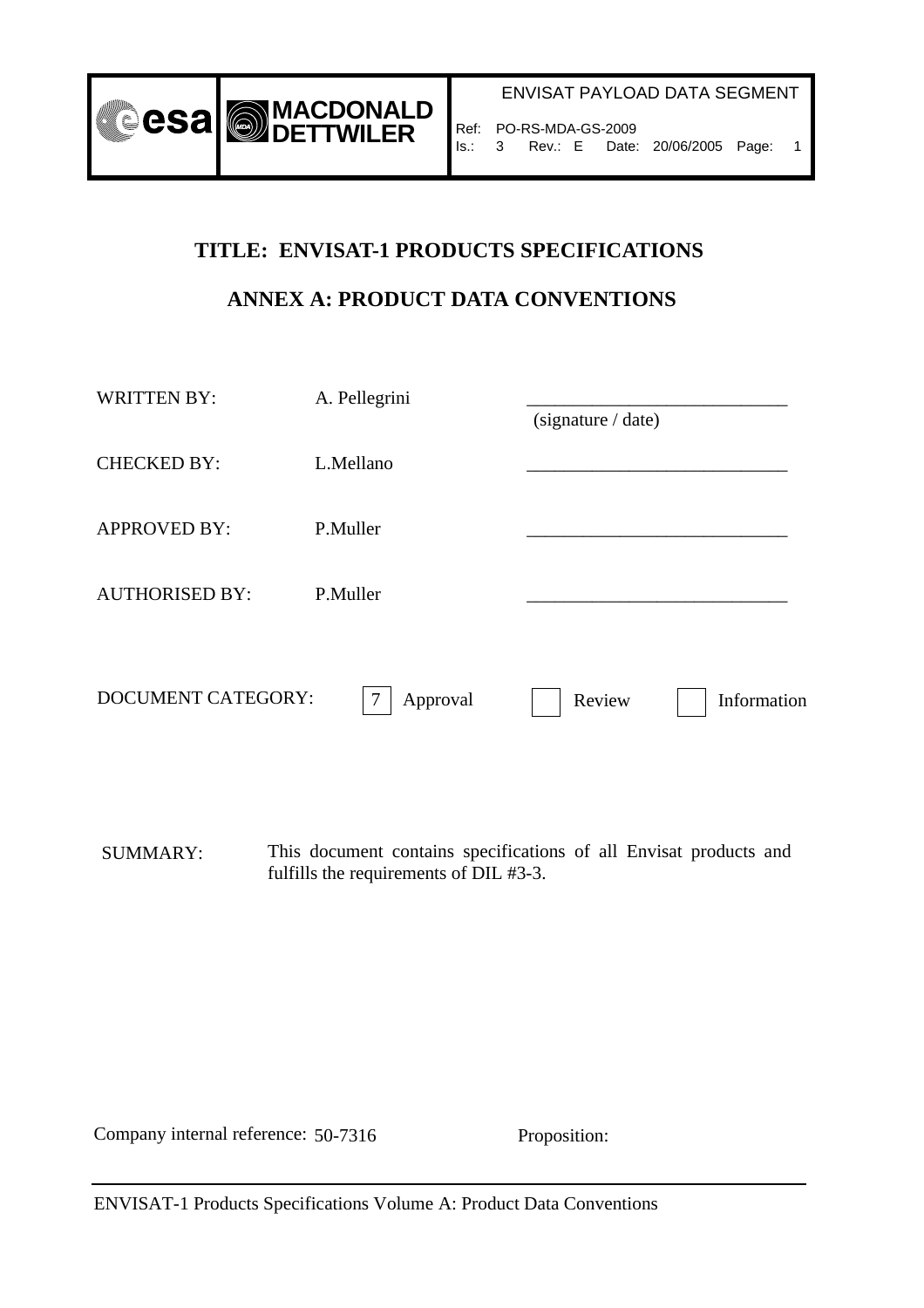

#### **THIS PAGE INTENTIONALLY LEFT BLANK**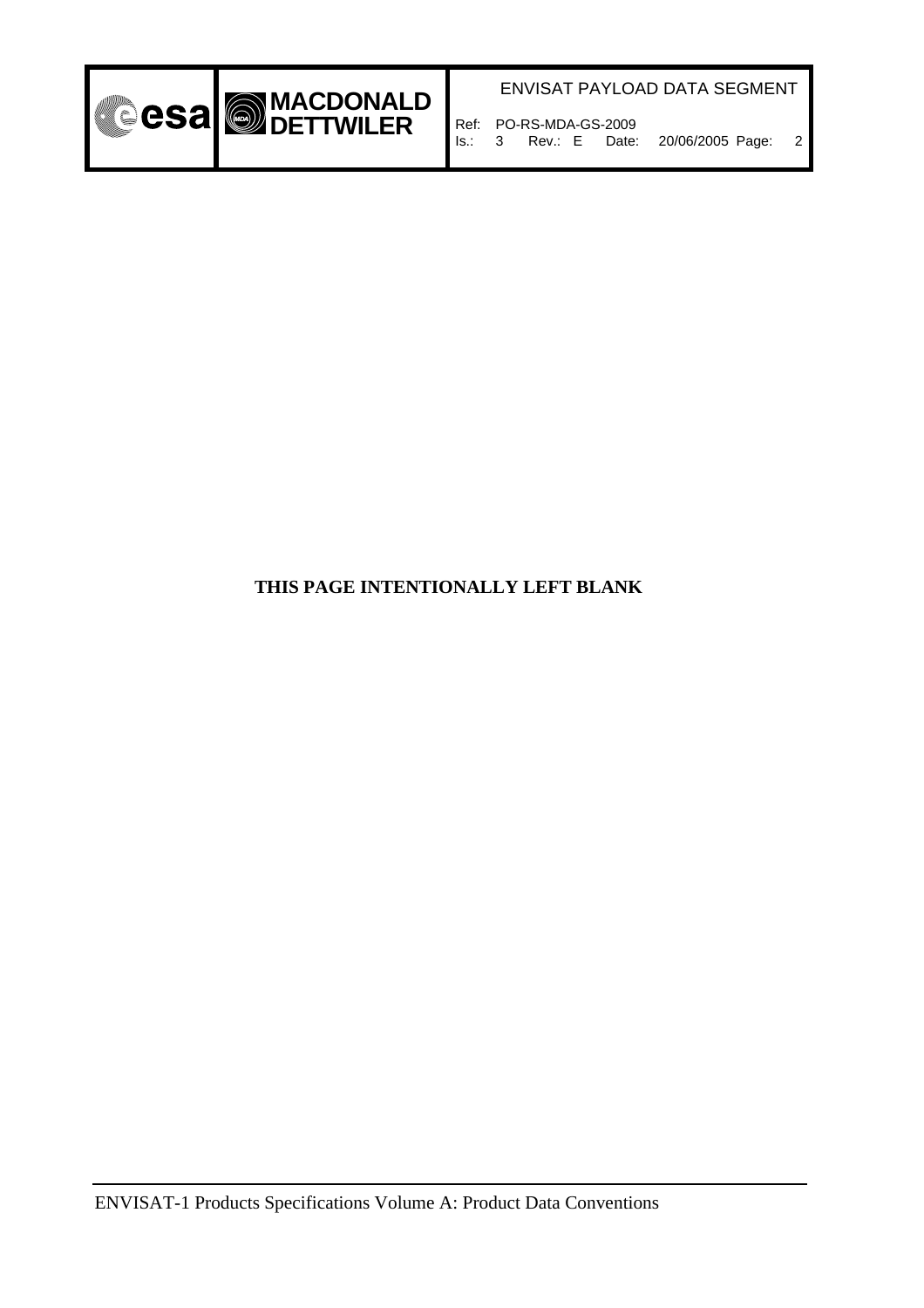



Ref: PO-RS-MDA-GS-2009 Is.: 3 Rev.: E Date: 20/06/2005 Page: A.1

# **CHANGE RECORD**

| <b>ISSUE</b> | <b>REVISION</b> | <b>DATE</b> | <b>CHANGE STATUS</b>                   |                                                                                                                                                                         | <b>ORIGIN</b> |  |
|--------------|-----------------|-------------|----------------------------------------|-------------------------------------------------------------------------------------------------------------------------------------------------------------------------|---------------|--|
| $\mathbf{1}$ | A               | 12/01/96    | Issue 1                                |                                                                                                                                                                         | <b>SRR</b>    |  |
| 1            | B               | 16/02/96    | SCR #16, CR #16<br>Issue 1, Revision B |                                                                                                                                                                         | <b>SRR</b>    |  |
|              |                 |             | Reason for Change:                     |                                                                                                                                                                         |               |  |
|              |                 |             | modified.                              | Updated to reflect information in<br>PO-TN-ESA-GS-0381 and to address<br>RIDs of Feb. 2/96 pertaining to the<br>Level 0 structure.<br>MPH, SPH, DSD, and DSR structures |               |  |
|              |                 |             | Level 0 product structure.             | Table added showing generalized                                                                                                                                         |               |  |
|              |                 |             | RIDs Addressed:                        |                                                                                                                                                                         |               |  |
|              |                 |             | ESA/0001:<br>ESA/0002:                 | FEP header defined<br>PF-Host time stamp<br>clarified                                                                                                                   |               |  |
|              |                 |             | ESA/0004:<br>ESA/0006:                 | Processing PCD added<br>AF PCD ADS and DSD<br>added                                                                                                                     |               |  |
|              |                 |             | ESA/0007:<br>ESA/0008:                 | page A-3 updated<br>page B-3 updated                                                                                                                                    |               |  |
|              |                 |             | ESA/0009:<br>ESA/0011:                 | Table 8.1.1 modified<br>TBD changed to Range/<br>Doppler                                                                                                                |               |  |
|              |                 |             | ESA/0013:<br>ESA/0014:                 | FEP header defined<br>Table 8.4.7.4-2<br>corrected                                                                                                                      |               |  |
|              |                 |             | $CSF/1$ :                              | filename in MPH<br>corrected                                                                                                                                            |               |  |
|              |                 |             | $CSF/2$ :                              | page A-3 updated                                                                                                                                                        |               |  |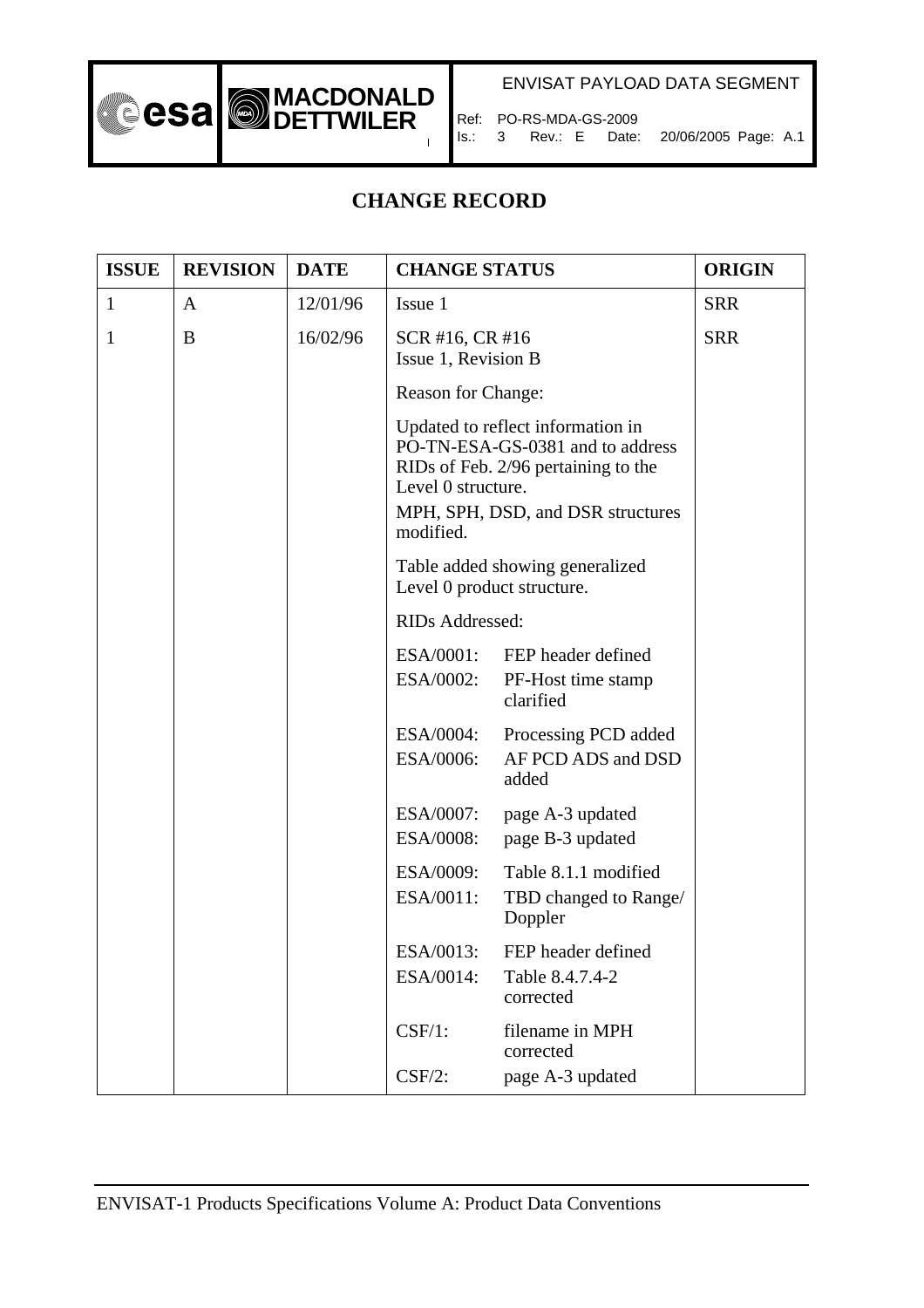

 $\mathbf{I}$ 

ENVISAT PAYLOAD DATA SEGMENT

Ref: PO-RS-MDA-GS-2009 Is.: 3 Rev.: E Date: 20/06/2005 Page: A.2

| <b>ISSUE</b>   | <b>REVISION</b> | <b>DATE</b> | <b>CHANGE STATUS</b>                     |                                                                                                                                                                                                           | <b>ORIGIN</b>                    |
|----------------|-----------------|-------------|------------------------------------------|-----------------------------------------------------------------------------------------------------------------------------------------------------------------------------------------------------------|----------------------------------|
|                |                 |             | $CSF/3$ :                                | MPH PCD information<br>updated                                                                                                                                                                            |                                  |
|                |                 |             | $CSF/5$ :                                | DSD added to Level 0<br><b>SPH</b>                                                                                                                                                                        |                                  |
|                |                 |             | $CSF/6$ :                                | Section on AATSR<br>updated and re-issued                                                                                                                                                                 |                                  |
|                |                 |             | $CSF/8$ :                                | <b>AATSR_O Summary</b><br>Sheet updated                                                                                                                                                                   |                                  |
| 1              | $\mathsf{C}$    | 04/04/96    | SCR #38, CR #38<br>Issue 1, Revision C   |                                                                                                                                                                                                           | Products<br>Review<br>Meeting #1 |
|                |                 |             | Reason for Change:                       |                                                                                                                                                                                                           |                                  |
|                |                 |             |                                          | Updated Sections 1-6, 17 and Annex A<br>to reflect changes discussed at the<br>Products Review Meeting #1,<br>March 5-8, 1996, as per action item<br>"AI MDA 6 April 96" from<br>PO-MN-ESA-00416, Pg. 35. |                                  |
| $\overline{2}$ | A               | 20/05/96    | SCR #71, CR #71<br>Issue 2               |                                                                                                                                                                                                           |                                  |
|                |                 |             | Separate volume created.                 |                                                                                                                                                                                                           |                                  |
| $\overline{2}$ | B               | 10/02/97    | SCR #102, CR #102<br>Issue 2, Revision B |                                                                                                                                                                                                           | Products<br>Review<br>Meeting #2 |
|                |                 |             | Reason for Change:                       |                                                                                                                                                                                                           |                                  |
|                |                 |             |                                          | Originator_ID codes created.                                                                                                                                                                              |                                  |
|                |                 |             | Minor updates.                           |                                                                                                                                                                                                           |                                  |
| 3              | A               | 27/05/97    | SCR #169, CR #169<br>Issue 3, Revision A |                                                                                                                                                                                                           | Products<br>Review<br>Meeting #3 |
|                |                 |             |                                          | Bit numbering convention corrected<br>MJD format placed in table                                                                                                                                          |                                  |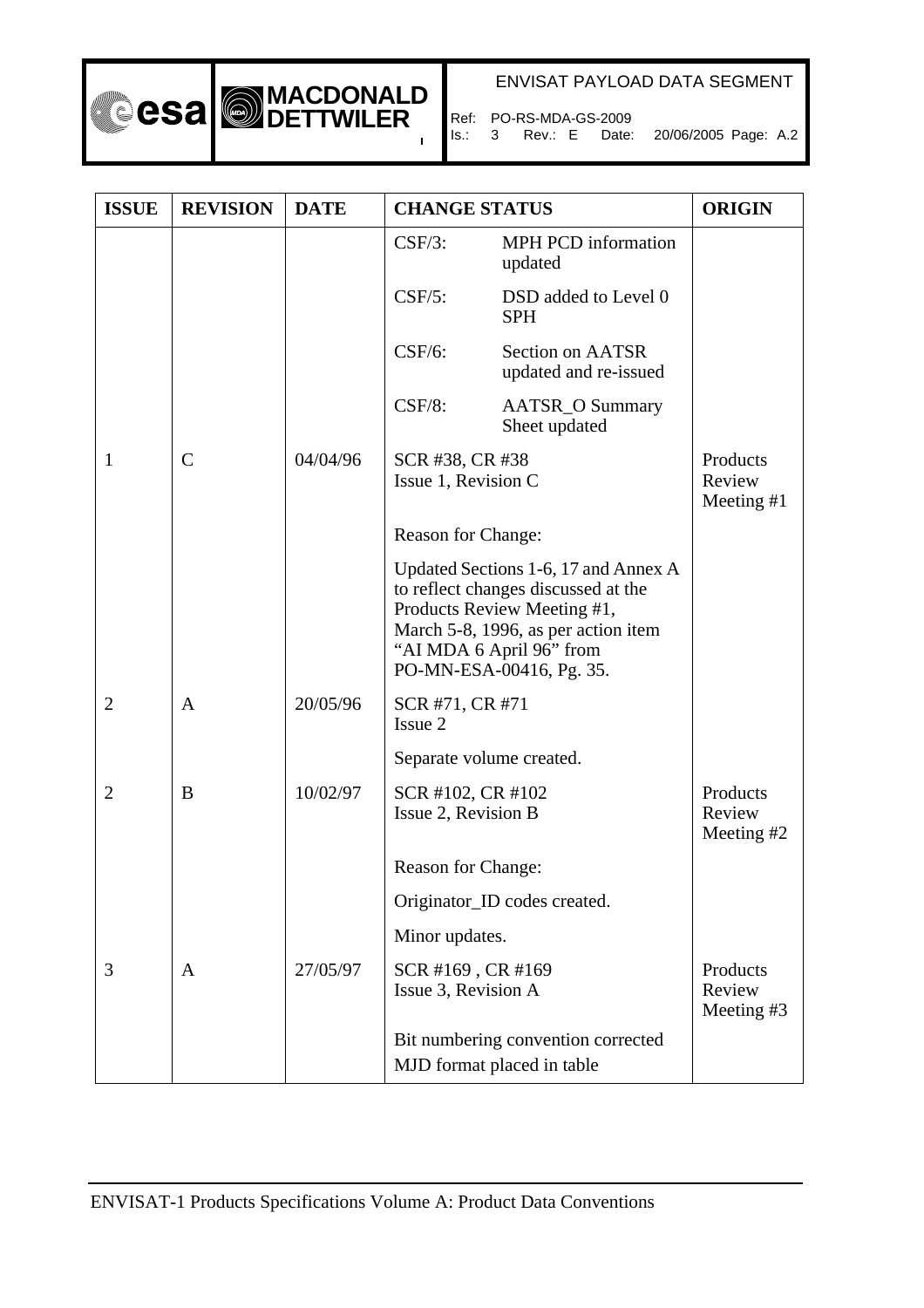



Ref: PO-RS-MDA-GS-2009 Is.: 3 Rev.: E Date: 20/06/2005 Page: A.3

| <b>ISSUE</b> | <b>REVISION</b> | <b>DATE</b> | <b>CHANGE STATUS</b>                                                                                                        | <b>ORIGIN</b>                                                            |
|--------------|-----------------|-------------|-----------------------------------------------------------------------------------------------------------------------------|--------------------------------------------------------------------------|
| 3            | B               | 20/9/2001   | definition of Ac as recovering both<br>unsigned and signed char types.                                                      |                                                                          |
| 3            | $\mathcal{C}$   | 10/9/2002   | Added IECF as Originator ID on table<br>$A.1-1$                                                                             |                                                                          |
| 3            | D               | 5/05/2004   | Added ACRI and FINPAC as<br>Originator IDs on table A.1-1 and<br>updated the complete list to reflect<br>operational status | P.Gilles<br>mail of $5/$<br>05/2004<br>Subj: Prod<br>Spec<br>Update      |
| 3            | E               | 20/6/2005   | New originator IDs:<br>PAM for matera NRT production<br>O_M for Orbite Mission                                              | Request<br>from<br>P. Femenias<br>and Change<br>of Scenario<br>on Matera |

 $\mathbf{I}$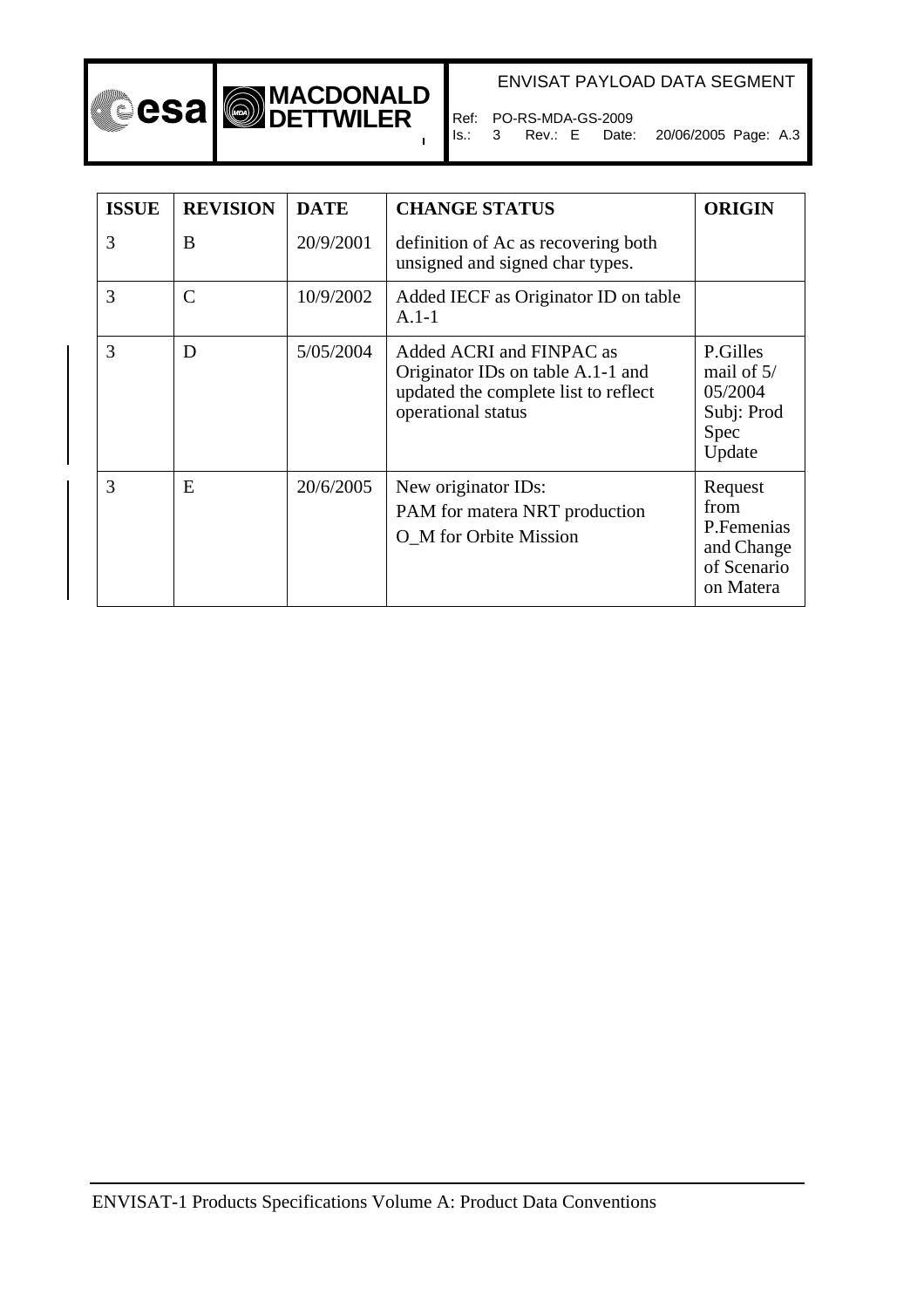

 $\mathbf{I}$ 

#### ENVISAT PAYLOAD DATA SEGMENT

Ref: PO-RS-MDA-GS-2009 Is.: 3 Rev.: E Date: 20/06/2005 Page: A.4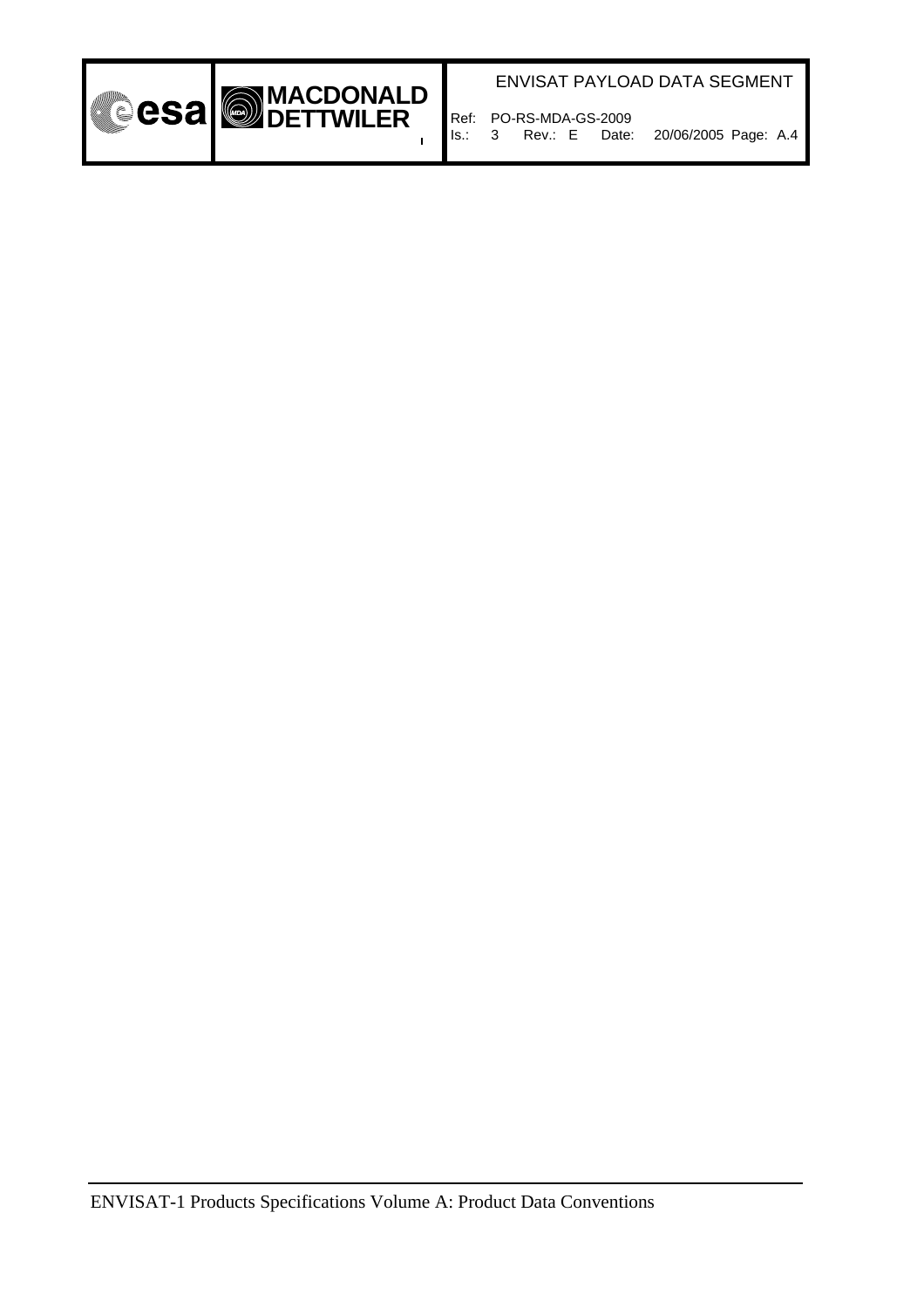



Ref: PO-RS-MDA-GS-2009 Is.: 3 Rev.: E Date: 20/06/2005 Page: B.1

## **REGISTER OF CHANGES**

**Affected pages:**

An A-8 - An A-9

An A-2

An A-2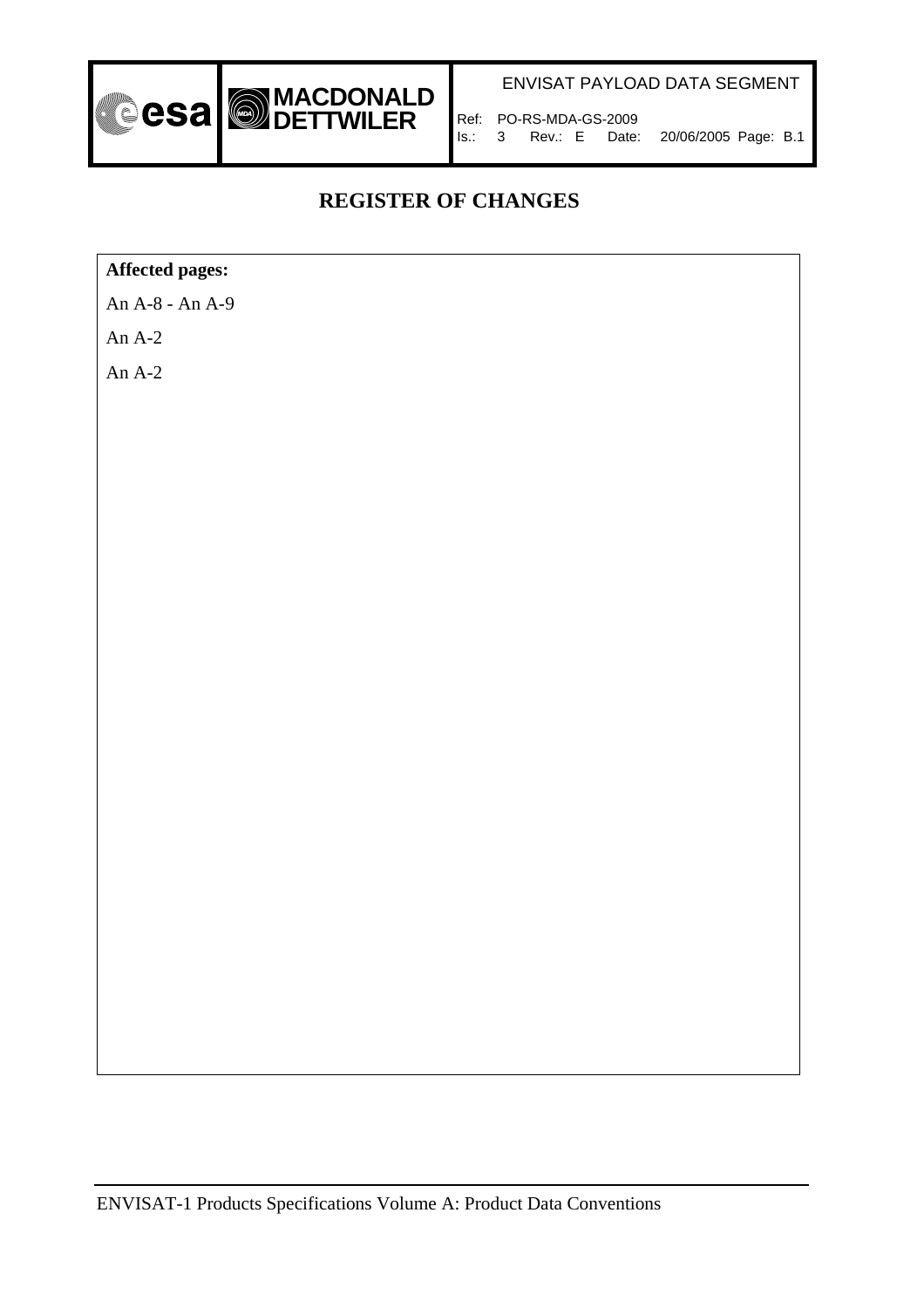

Ref: PO-RS-MDA-GS-2009 Is.: 3 Rev.: E Date: 20/06/2005 Page: B.2

#### **THIS PAGE INTENTIONALLY LEFT BLANK**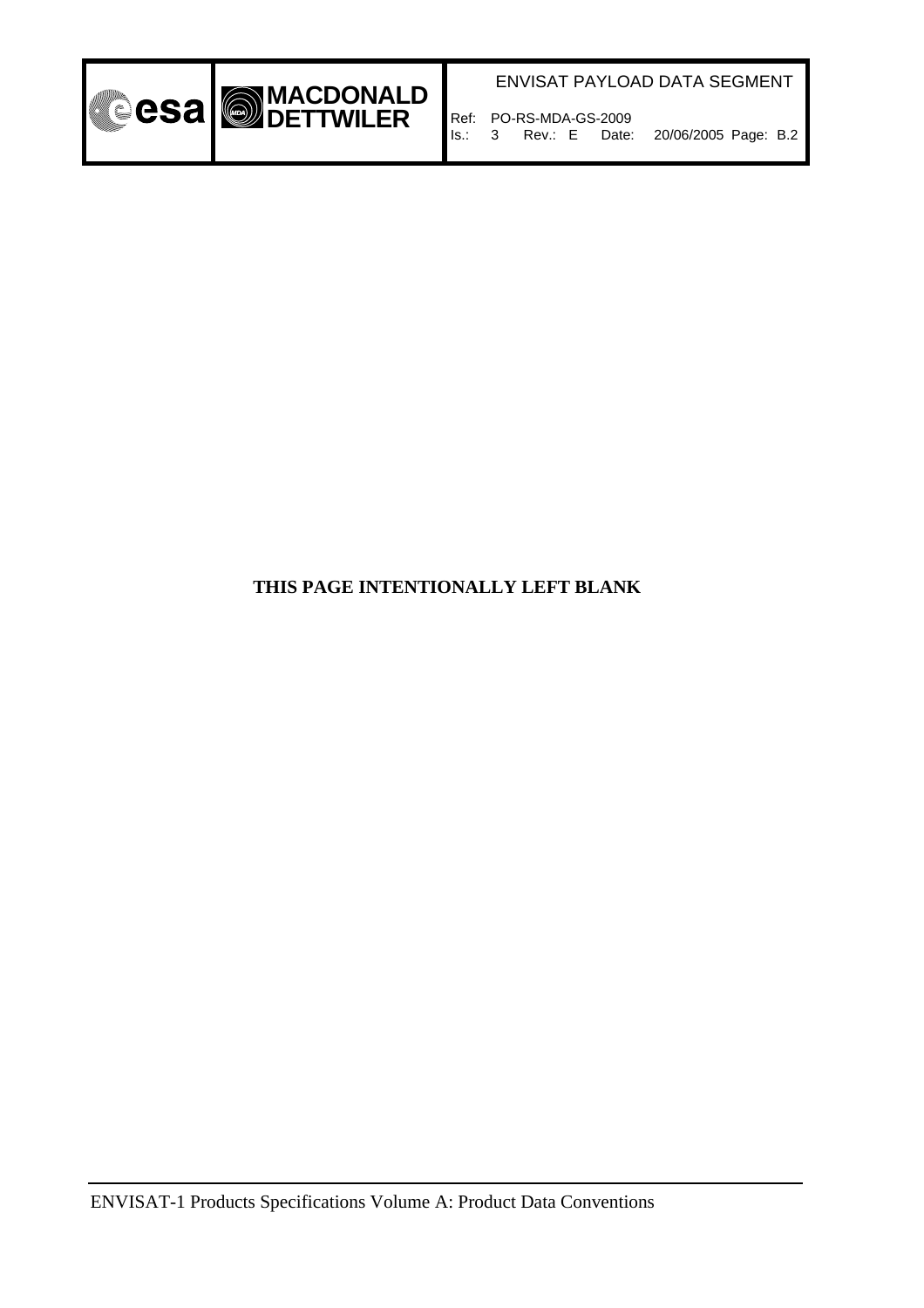

Ref: PO-RS-MDA-GS-2009<br>Is.: 3 Rev.: E Date: Is.: 3 Rev.: E Date: 20/06/2005 Page: C.1

## **TABLE OF CONTENTS**

| A.8 ALIGNMENT IN STRUCTURES FOR THE IBM SP2  An A-11 |  |
|------------------------------------------------------|--|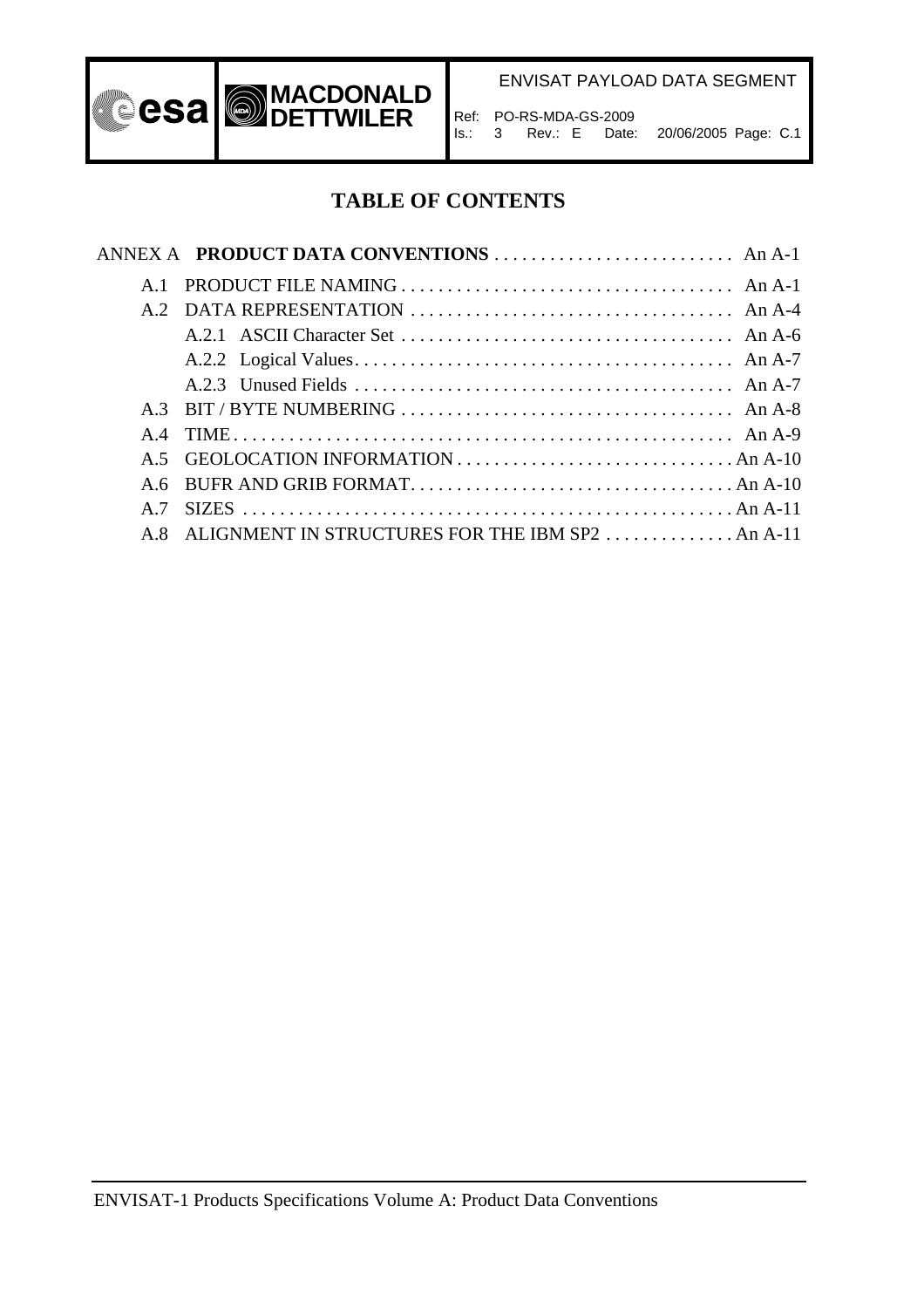

Ref: PO-RS-MDA-GS-2009 Is.: 3 Rev.: E Date: 20/06/2005 Page: C.2

#### **THIS PAGE INTENTIONALLY LEFT BLANK**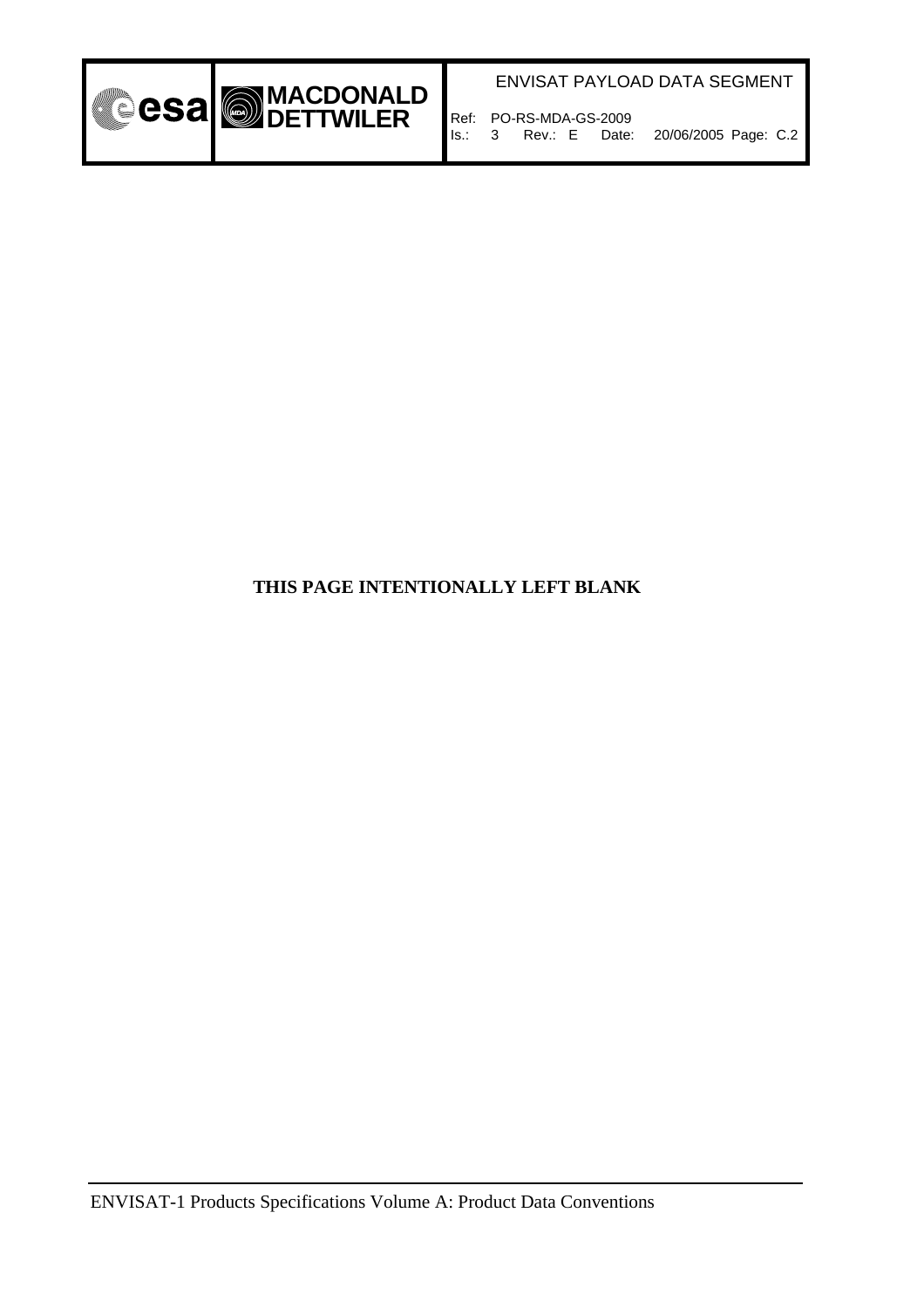



Ref: PO-RS-MDA-GS-2009 Is.: 3 Rev.: E Date: 20/06/2005 Page: E.1

# **LIST OF TABLES**

| Table A.1-1   |                                                           |
|---------------|-----------------------------------------------------------|
| Table A.2-1   |                                                           |
| Table A.2-2   |                                                           |
| Table A.2.1-1 | Decimal Value and corresponding ASCII characterAn A-6     |
| Table A.2.2-1 |                                                           |
| Table A.4-1   |                                                           |
| Table A.8-1   | Type Size and Alignment for the RISC System/6000  An A-11 |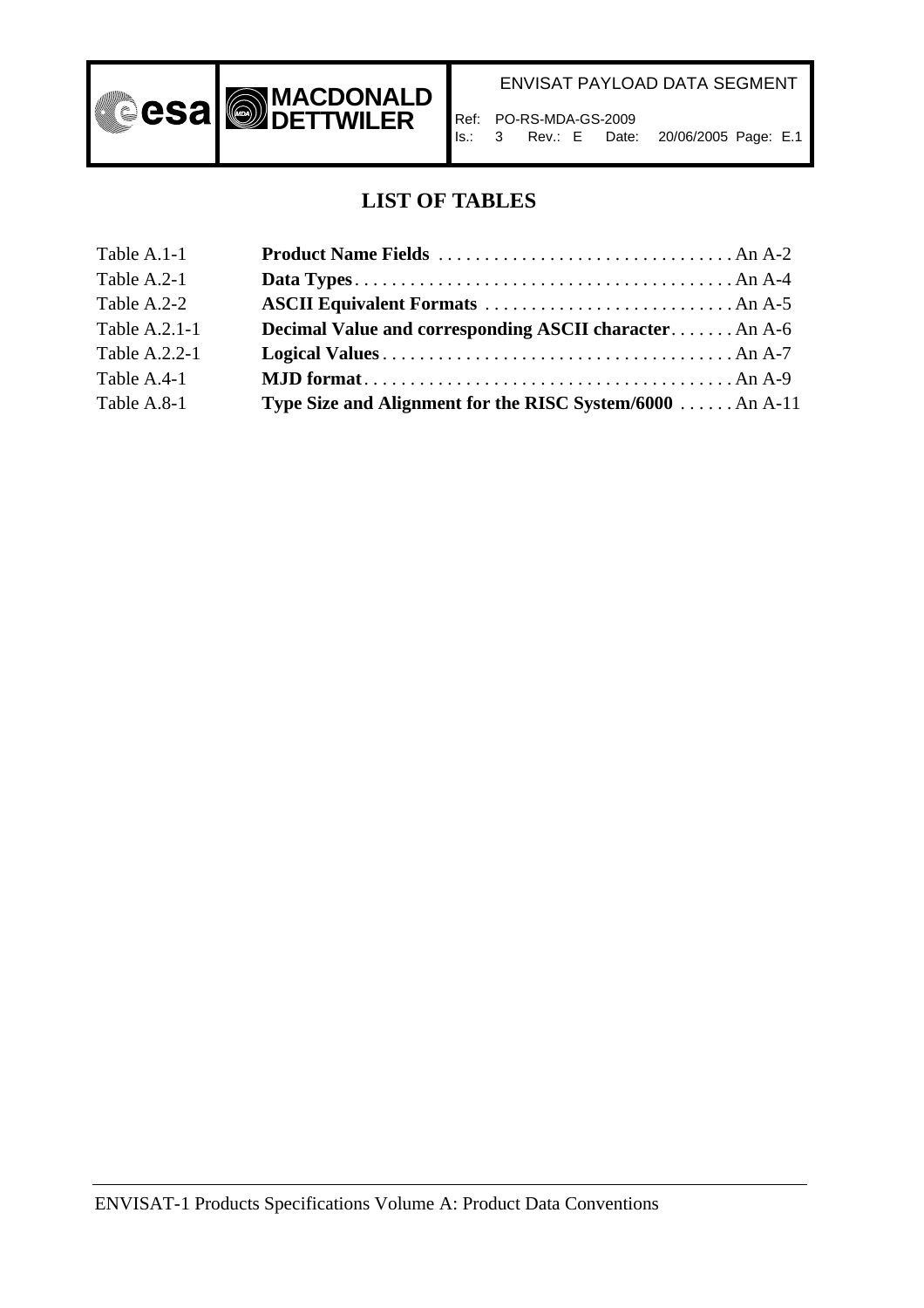

Ref: PO-RS-MDA-GS-2009 Is.: 3 Rev.: E Date: 20/06/2005 Page: E.2

#### **THIS PAGE INTENTIONALLY LEFT BLANK**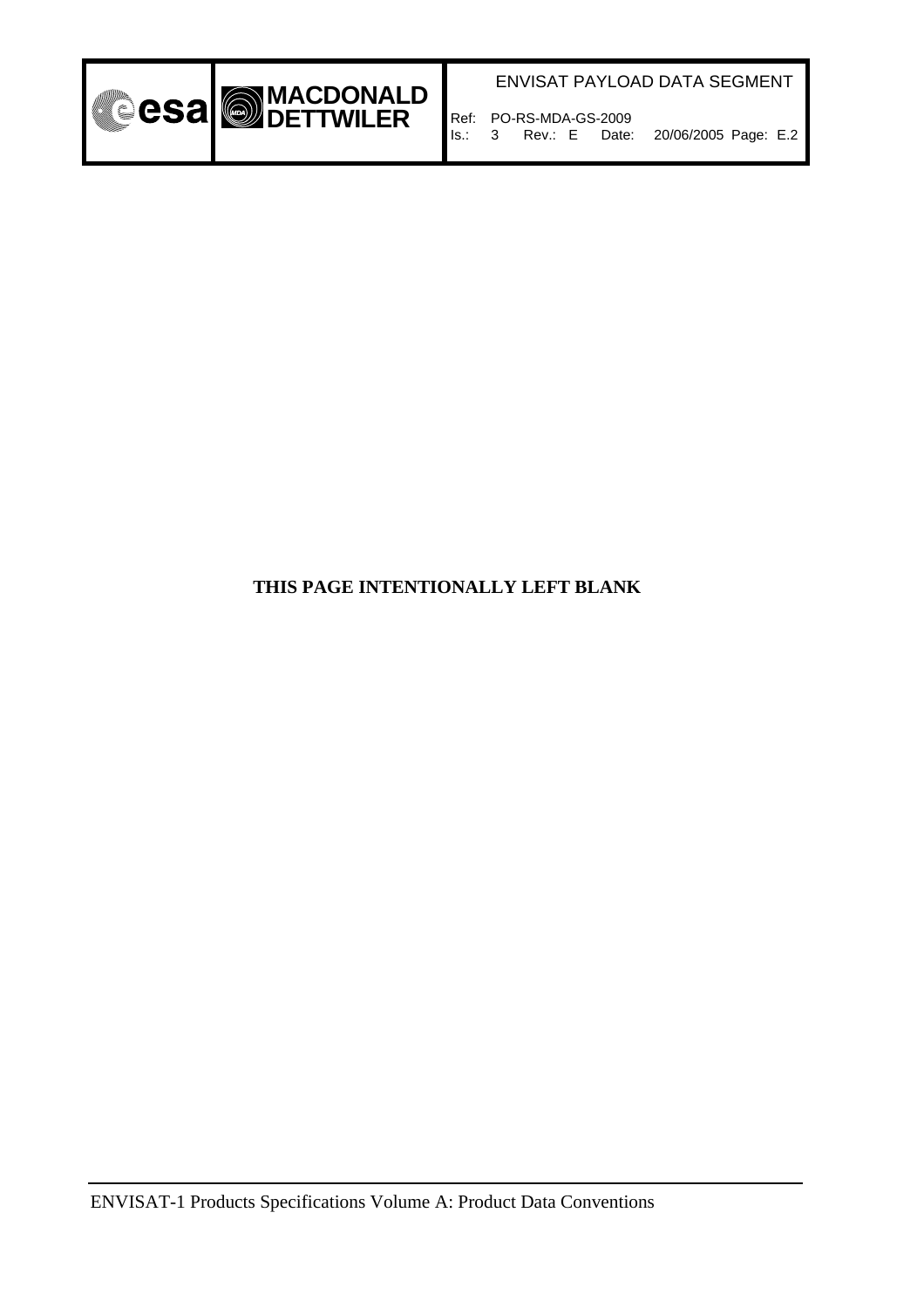

# **ANNEX A PRODUCT DATA CONVENTIONS**

This appendix summarizes the product conventions used in this document.

## **A.1 PRODUCT FILE NAMING**

The first field of the Main Product Header contains the product name. The naming convention for products is described below.

filename = **<product\_ID> <processing\_stage\_flag> <originator\_ID><start\_day> <"\_"> <start\_time> <"\_"> <duration> <phase> <cycle> <"\_"> <relative\_orbit> <"\_"> <absolute\_orbit> <"\_"><counter> <"."> <satellite\_ID> <.extension>**

The naming convention for auxiliary data files is described in Volume 16.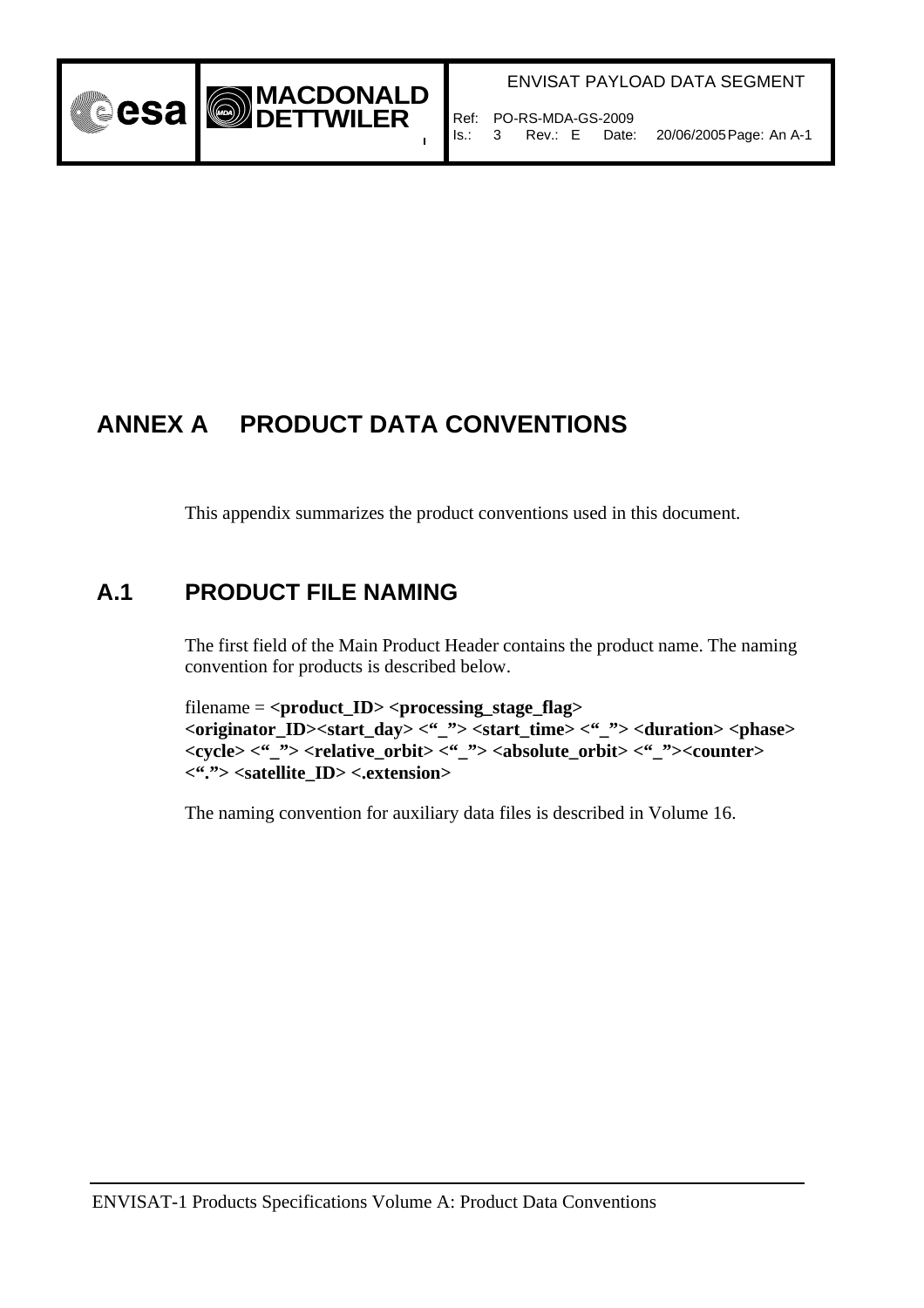

| <b>Field</b>          | Size in<br><b>Characters</b> | <b>Description</b>                                                                                                                                                                                                                                                                                                                                                                                                                                                                    |
|-----------------------|------------------------------|---------------------------------------------------------------------------------------------------------------------------------------------------------------------------------------------------------------------------------------------------------------------------------------------------------------------------------------------------------------------------------------------------------------------------------------------------------------------------------------|
| Product_ID            | 10                           | 10 character string identifies sensor, mode and processing level. See<br>Volume 4 for details. Characters not used are replaced with an<br>underscore character.                                                                                                                                                                                                                                                                                                                      |
| Processing Stage flag | $\mathbf{1}$                 | Set to "N" for Near Real Time product<br>Set to "V" for fully validated (consolidated) product<br>Set to "T" for Test product<br>Set to "S" for a special product.<br>Letters between N and V are assigned in order of level of<br>consolidation (i.e., closer to $V =$ better consolidated)                                                                                                                                                                                          |
| originator ID         | 3                            | Identification of the center which generated the file. The 3 character<br>code may be one of the following:<br>$PDK = PDHS-K$<br>$PDE = PDHS-E$<br><b>IEC=IECF</b><br>$LRA = LRAC$<br>$PDC = PDCC$<br>$FOS = FOS-ES$<br>$PDA = PDAS-F$<br>PAM= Matera for NRT production<br>$UPA = UK-PAC$<br>$DPA = D-PAC$<br>$IPA = I-PAC$<br>$FPA = F- PAC$<br>$SPA = S-PAC$<br>$EPA = E-PAC$<br>$ECM = ECMWF$<br><b>ACR=ACRI</b><br>FIN=FINPAC<br>O_M=Orbite Mission<br>all codes are TBC by ESA. |
| start_day             | 8                            | In the case of instrument products it corresponds to the start day of<br>the product from the UTC time of the first DSR. The format is<br>YYYYMMDD. For Auxiliary files it may correspond to file creation<br>date.                                                                                                                                                                                                                                                                   |

#### **Table A.1-1** Product Name Fields

 $\overline{1}$ 

**MACDONALD DETTWILER**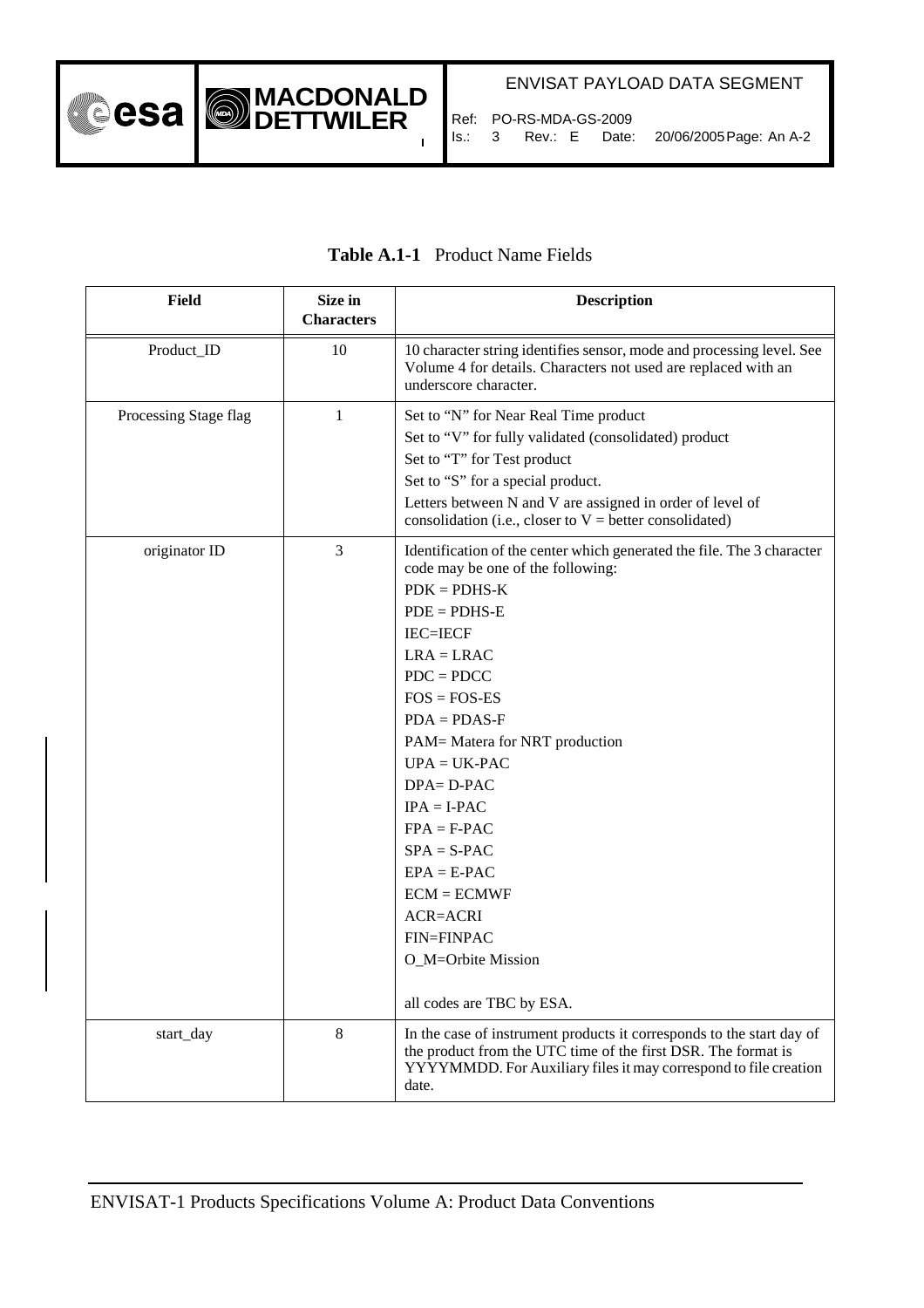

|  | <b>Table A.1-1</b> Product Name Fields |
|--|----------------------------------------|
|--|----------------------------------------|

| Field          | Size in<br><b>Characters</b> | <b>Description</b>                                                                                                                                                                                                  |  |
|----------------|------------------------------|---------------------------------------------------------------------------------------------------------------------------------------------------------------------------------------------------------------------|--|
| start_time     | 6                            | In the case of instrument products it corresponds to the start time of<br>the product from the UTC time of the first DSR. The format is<br>HHMMSS. For Auxiliary files it may corresponds to file creation<br>time. |  |
| duration       | 8                            | Time coverage of the product expressed in seconds. If the duration<br>of a product is not relevant information it will be set to "00000000".                                                                        |  |
| phase          | 1                            | Mission phase identifier                                                                                                                                                                                            |  |
| cycle          | 3                            | Cycle number within the mission phase                                                                                                                                                                               |  |
| relative_orbit | 5                            | Relative orbit number within the cycle at the beginning of the<br>product                                                                                                                                           |  |
| absolute_orbit | 5                            | Absolute orbit at the beginning of the product                                                                                                                                                                      |  |
| counter        | $\overline{4}$               | Numerical wrap-around counter for quick file identification. For a<br>given product type the counter is incremented by 1 for each new<br>product generated by the product originator.                               |  |
| satellite ID   | $\overline{2}$               | $E1 = ERS-1$ , $E2 = ERS-2$ , $N1 = ENVISAT-1$                                                                                                                                                                      |  |
| .extension     | variable                     | Optional field. Used only for distribution to users to indicate<br>common archiving and compression standards if used (e.g., .gz, .Z,<br>.tar, .tarZ, .gif, .jpeg, etc.)                                            |  |

For example, a fully consolidated Level 0 MIPAS product which contains data starting on Feb 10, 1999 at 13:32:54 covering a complete orbit (6040 seconds), from data acquired during mission phase "A", cycle 31, relative orbit 67, absolute orbit 15598, generated at the D-PAC and compressed using the gzip utility would have the form:

MIP\_NL\_\_0PVD-P19990210\_133254\_00006040A031\_00067\_15598\_0324.N1.gz

This file naming convention assumes the use of an operating system that allows long filenames. Platforms which use operating systems that do not support long filenames must use a subdirectory tree. The maximum length of a subdirectory name is eight characters.

For example, an MS-DOS file system (name limited to 12 characters with a period on the ninth) would use a subdirectory structured as: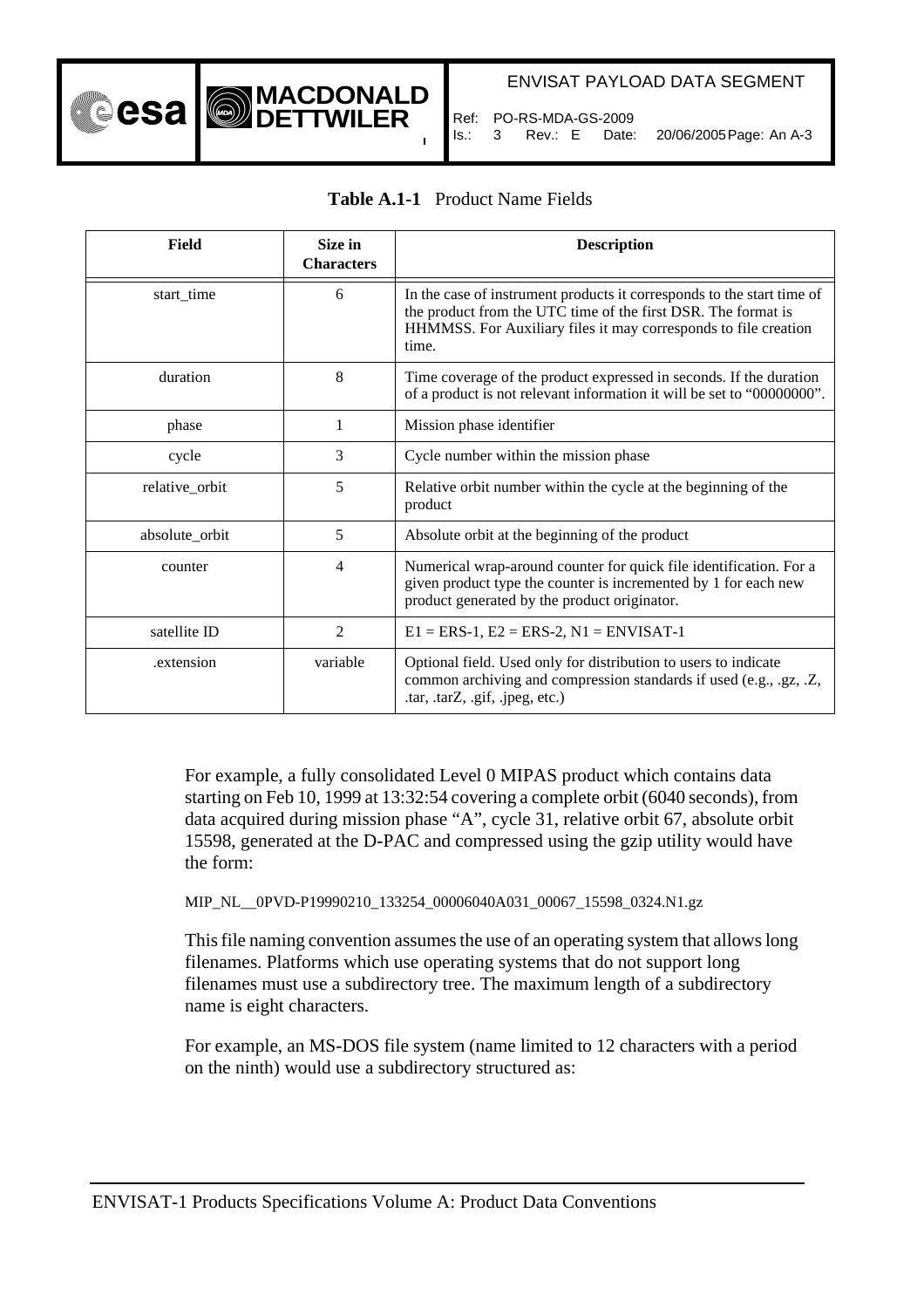

*MDA*

Ref: PO-RS-MDA-GS-2009 Is.: 3 Rev.: E Date: 20/06/2005Page: An A-4

**<first 8 characters of Product ID> \ <last 2 characters of Product\_ID><Processing\_Stage\_Flag> <originator\_ID>\ <start\_day> \ <start\_time> \ <duration> \ <phase> <cycle> \ <relative\_orbit> \<absolute\_orbit>\ <counter> <satellite\_ID><.extension>**

e.g., MIP\_NL\_\0PVD-P\19990210\133254\00006040\A031\00067\15598\0324N1.gz

## **A.2 DATA REPRESENTATION**

The eligible data types for product structures are listed in Table A.2-1.

| <b>Variable Type</b>                      | C Type    | <b>Abbreviation</b>            | Range                                          |
|-------------------------------------------|-----------|--------------------------------|------------------------------------------------|
| Character                                 | char      | sc: signed char                | $-128$ to 127 (2's comp.)                      |
|                                           |           | uc: unsigned char              | $0$ to 255                                     |
| 2-byte integer                            | short     | ss: signed short integer       | $-32768$ to 32767 (2's comp)                   |
|                                           |           | us: unsigned short integer     | 0 to 65535                                     |
| 4-byte integer                            | long      | sl: signed long integer        | -2147483648 to 2147483647                      |
|                                           |           | ul: unsigned long integer      | 0 to 4294967295                                |
| 8-byte integer                            | long long | sd: signed long long integer   | -9223372036854775808 to<br>9223372036854775807 |
|                                           |           | ud: unsigned long long integer | 0 to 18446744073709551615                      |
| 4-byte single precision floating<br>point | float     | f1                             | $3.4028e+38$ (max)<br>1.17549e-38 (min)        |
| 8-byte double precision<br>floating point | double    | do                             | $1.79e+308$ (max)<br>$2.22e-308$ (min)         |

#### **Table A.2-1** Data Types

The IEEE 754-1985 is the chosen standard for storing real numbers.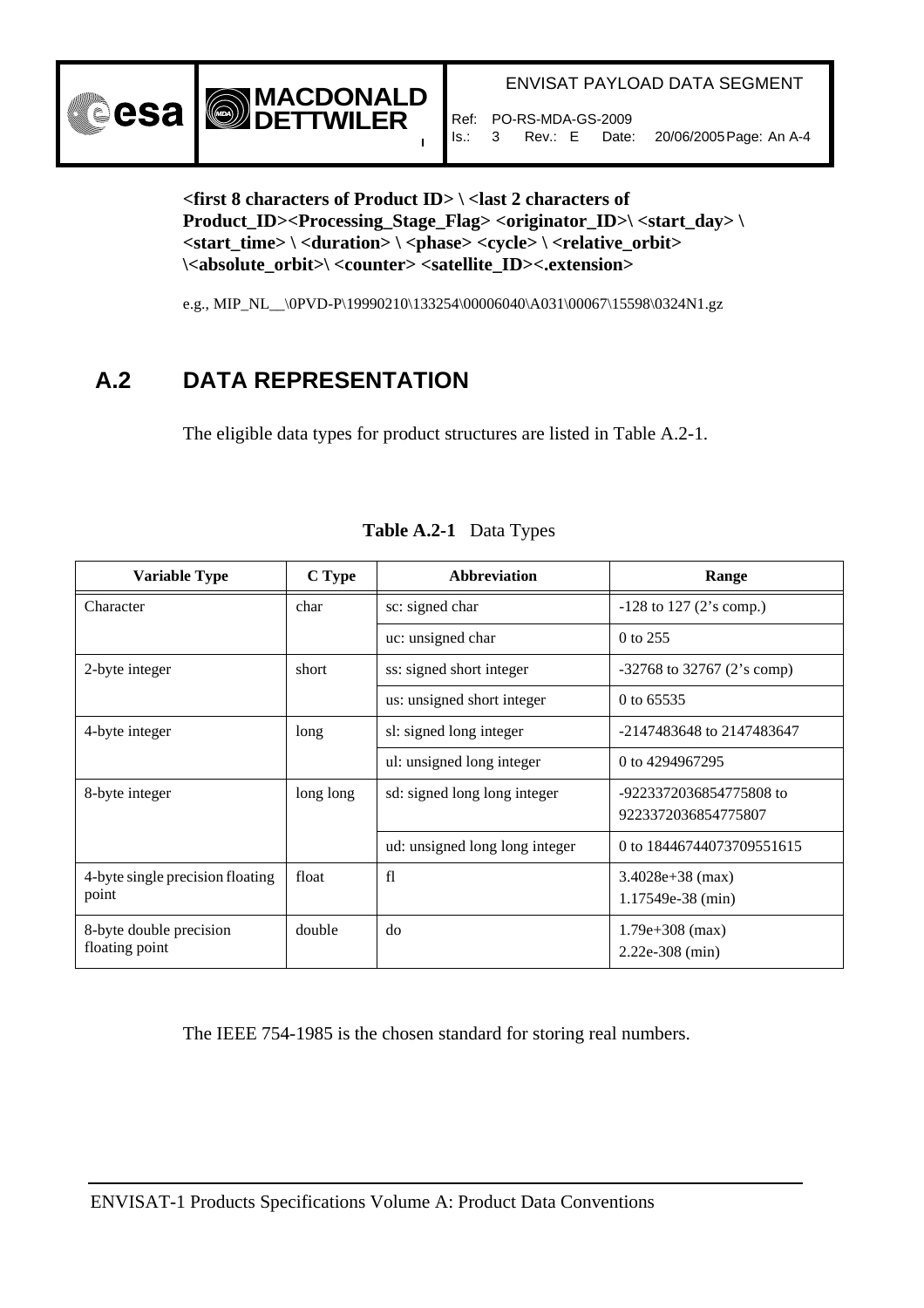

For header structures which use ASCII values, the following methods for representing binary data types in ASCII are followed:

 $\blacksquare$ 

| <b>Variable Type</b>                         | <b>Binary Abbreviation</b>        | <b>ASCII</b> format                                                                          | <b>ASCII</b><br><b>Abbreviation</b> |
|----------------------------------------------|-----------------------------------|----------------------------------------------------------------------------------------------|-------------------------------------|
| Character                                    | uc: unsigned char                 | Single ASCII character                                                                       | Ac                                  |
|                                              | sc: signed char                   | (if designated a 1 byte number in original<br>MPH or SPH format will be<br>SXXX <sup>a</sup> |                                     |
| 2-byte integer                               | ss: signed short integer          | <b>SXXXXX</b>                                                                                | As                                  |
|                                              | us: unsigned short integer        | (6 bytes)                                                                                    |                                     |
| 4-byte integer                               | sl: signed long integer           | SXXXXXXXXXX                                                                                  | A <sub>1</sub>                      |
|                                              | ul: unsigned long integer         | (11 bytes)                                                                                   |                                     |
| 8-byte integer                               | sd: signed long long integer      | SXXXXXXXXXXXXXXXXXXX                                                                         | Ad                                  |
|                                              | ud: unsigned long long<br>integer | (21 bytes)                                                                                   |                                     |
| 4-byte single<br>precision floating<br>point | f1                                | SX.XXXXXXXXESXX<br>$(15 \text{ bytes})$                                                      | Afl                                 |
| 8-byte double                                | d <sub>o</sub>                    | SX.XXXXXXXXXXXXXXXXXESXXX                                                                    | Ado                                 |
| precision floating<br>point                  |                                   | (25 bytes)                                                                                   |                                     |
|                                              |                                   | <b>S.XXXXXX</b>                                                                              | Ado06                               |
|                                              |                                   | (8 bytes)<br>SXXXX.XXXXXX                                                                    | Ado46                               |
|                                              |                                   | (12 bytes)                                                                                   |                                     |
|                                              |                                   | SXXXXXXX.XXX                                                                                 | Ado73                               |
|                                              |                                   | (12 bytes)                                                                                   |                                     |

**Table A.2-2** ASCII Equivalent Formats

a.  $S = sign (+ or -)$ ,  $X = a single number in ASCII format between 0 and 9$ 

Note that the sign is always included, even for positive numbers, and unused positions are set to zero. E.g. the number  $1.435E12$  is represented as  $+1.43500000E+12$ ; the long integer 123456789 is represented as +0123456789.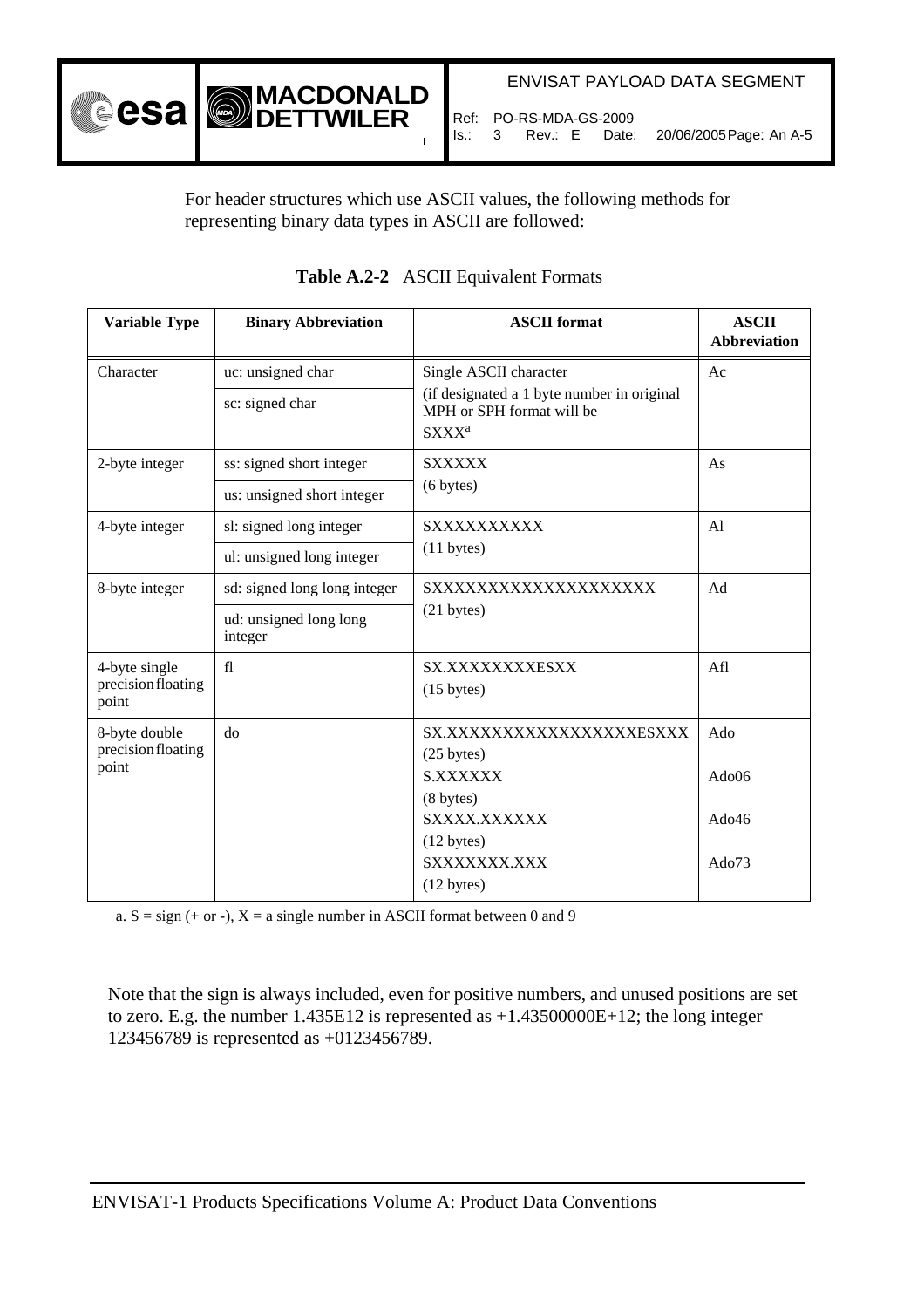

The range of value allowed for each ASCII format can be deduced of the format, e.g. Ac range is -999 ... 999 . However this does not means that all the representable values will be used, e.g. somefield *counter* declared as Ac will never take negative values.

### **A.2.1 ASCII Character Set**

*MDA*

**MACDONALD DETTWILER**

The standard ASCII character code set used for ENVISAT Products is the first 128 characters of the 8-bit ISO8859 - 1 character code, which is identical to the long established US-ASCII 7-bit character code. For the sake of clarity, the complete list of ASCII codes used for products is given below. The rules used to create ASCII header structures are given in Volume 5 of this document. When ASCII character strings are included in binary data sets, the string is left-justified within the field. ASCII blank-space characters are added to the right of the string to fill the field. Note the symbol  $\emptyset$  is used in the documentation to indicate the position of an ASCII blank-space character (character 32) in Table A.2.1-1.

| 0                         | $\mathbf{1}$           | $\overline{2}$     | 3                    | $\overline{4}$ | 5          | 6          | $\overline{7}$ |
|---------------------------|------------------------|--------------------|----------------------|----------------|------------|------------|----------------|
| <b>NUL</b>                | SOH                    | <b>STX</b>         | <b>ETX</b>           | <b>EOT</b>     | <b>ENQ</b> | <b>ACK</b> | <b>BEL</b>     |
| 8                         | 9                      | 10 <sup>1</sup>    | 11                   | 12             | 13         | 14         | 15             |
| <b>BS</b>                 | HT                     | <b>NL</b>          | VT                   | <b>NP</b>      | CR         | SO         | SI             |
| 16                        | 17                     | 18                 | 19                   | 20             | 21         | 22         | 23             |
| <b>DLE</b>                | DC <sub>1</sub>        | DC <sub>2</sub>    | DC <sub>3</sub>      | DC4            | <b>NAK</b> | SYN        | <b>ETB</b>     |
| 24                        | 25                     | 26                 | 27                   | 28             | 29         | 30         | 31             |
| CAN                       | EM                     | <b>SUB</b>         | <b>ESC</b>           | <b>FS</b>      | GS         | <b>RS</b>  | US             |
| 32                        | 33                     | 34                 | 35                   | 36             | 37         | 38         | 39             |
| <b>SP</b>                 | Ţ                      | $\boldsymbol{\mu}$ | #                    | \$             | %          | &          | $^\circ$       |
| 40                        | 41                     | 42                 | 43                   | 44             | 45         | 46         | 47             |
| $\overline{(\ }$          | $\mathcal{C}^{\prime}$ | $\star$            | $+$                  | $\,$           | ٠          | $\epsilon$ | $\overline{1}$ |
| 48                        | 49                     | 50                 | 51                   | 52             | 53         | 54         | 55             |
| 0                         | $\mathbf{1}$           | $\overline{2}$     | 3                    | 4              | 5          | 6          | $\overline{7}$ |
| 56                        | 57                     | 58                 | 59                   | 60             | 61         | 62         | 63             |
| 8                         | 9                      | ÷.                 | $\ddot{\phantom{a}}$ | $\,<\,$        | $=$        | $\, >$     | $\tilde{?}$    |
| 64                        | 65                     | 66                 | 67                   | 68             | 69         | 70         | 71             |
| $^\text{\textregistered}$ | Α                      | Β                  | C                    | D              | E          | F          | G              |

**Table A.2.1-1** Decimal Value and corresponding ASCII character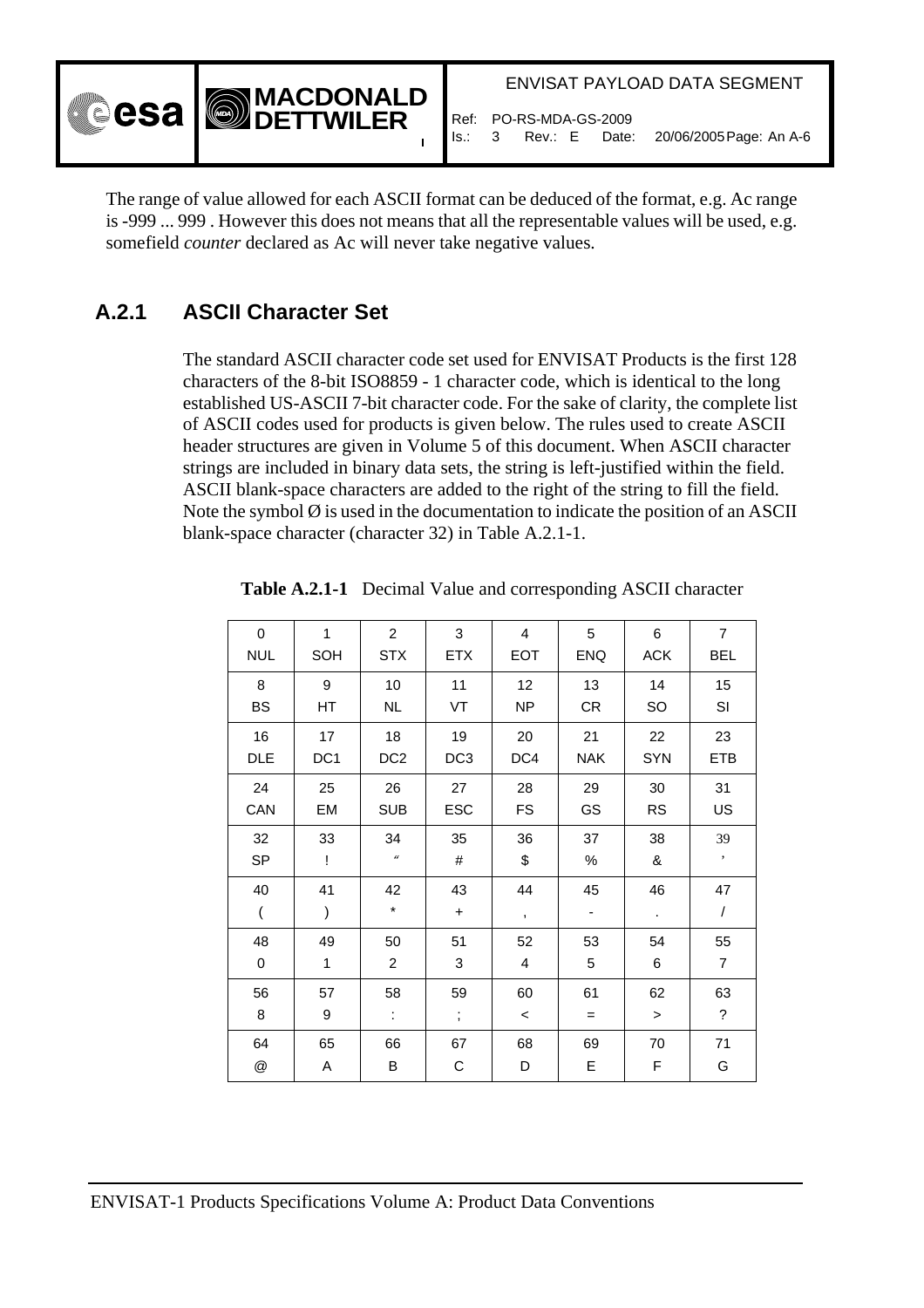

| 72                       | 73  | 74  | 75            | 76           | 77  | 78                    | 79  |
|--------------------------|-----|-----|---------------|--------------|-----|-----------------------|-----|
| H                        | L   | J   | Κ             | L            | М   | ${\sf N}$             | O   |
| 80                       | 81  | 82  | 83            | 84           | 85  | 86                    | 87  |
| ${\sf P}$                | Q   | R   | S             | T            | U   | V                     | W   |
| 88                       | 89  | 90  | 91            | 92           | 93  | 94                    | 95  |
| X                        | Υ   | Ζ   | $\mathfrak l$ | ∖            | I   | $\boldsymbol{\wedge}$ |     |
| 96                       | 97  | 98  | 99            | 100          | 101 | 102                   | 103 |
| $\boldsymbol{\varsigma}$ | a   | b   | с             | d            | e   | $\mathsf f$           | g   |
| 104                      | 105 | 106 | 107           | 108          | 109 | 110                   | 111 |
| h                        | i.  | j   | $\sf k$       | $\mathbf{I}$ | m   | n                     | o   |
| 112                      | 113 | 114 | 115           | 116          | 117 | 118                   | 119 |
| р                        | q   | r   | s             | t            | u   | v                     | W   |
| 120                      | 121 | 122 | 123           | 124          | 125 | 126                   | 127 |
| x                        | у   | z   | {             |              | }   | $\tilde{\phantom{a}}$ | DEL |

**Table A.2.1-1** Decimal Value and corresponding ASCII character

 $\mathbf{I}$ 

**MACDONALD DETTWILER**

### **A.2.2 Logical Values**

Logical values are values which may be either true or false. The following convention is followed:

| Logical | Value | <b>Ascii Representation</b> <sup>a</sup> |
|---------|-------|------------------------------------------|
| True    |       | ascii code 49                            |
| False   |       | ascii code 48                            |

**Table A.2.2-1** Logical Values

a. See Table A.2.1-1.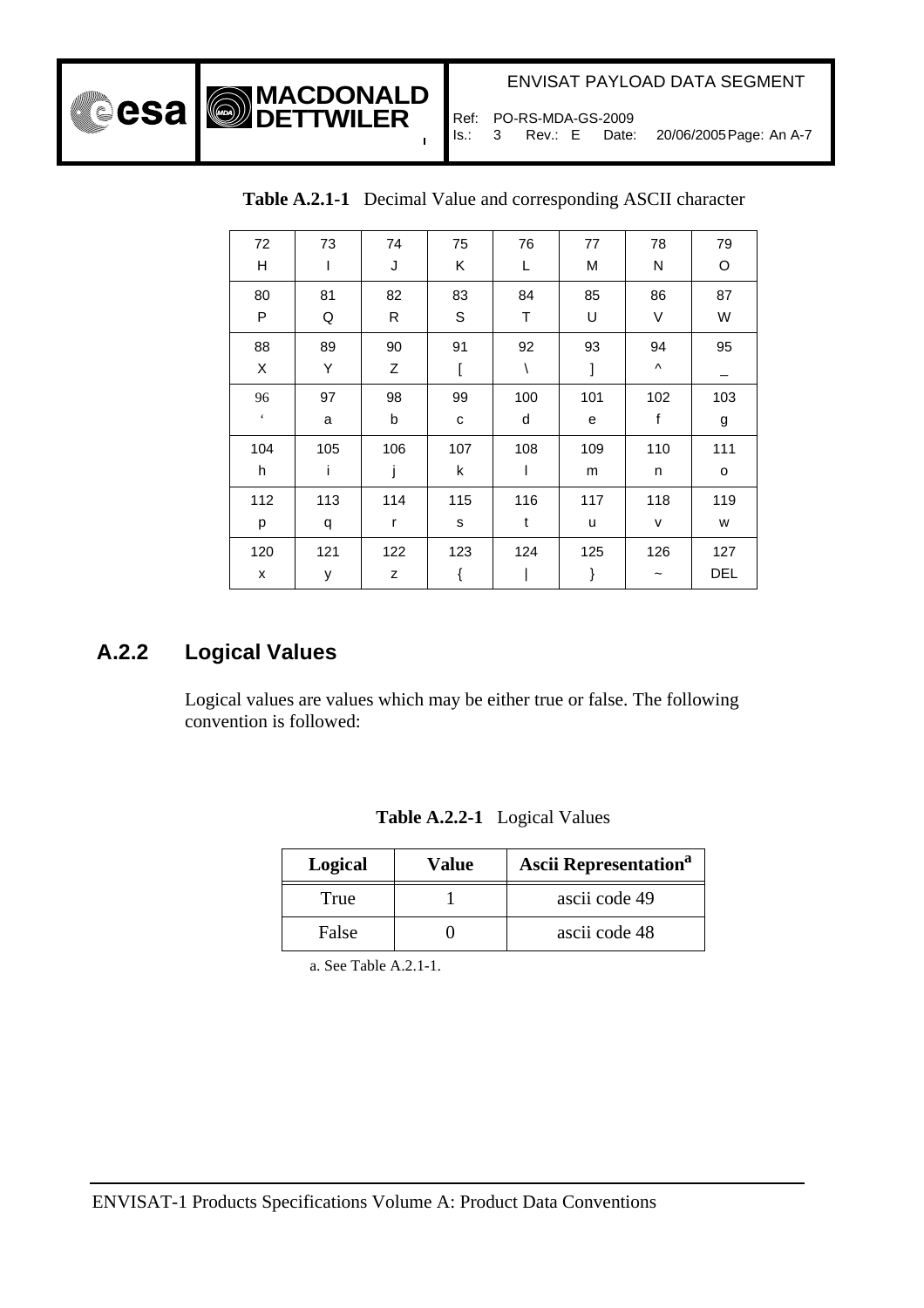



Ref: PO-RS-MDA-GS-2009 Is.: 3 Rev.: E Date: 20/06/2005Page: An A-8

### **A.2.3 Unused Fields**

In cases where a field is not fully filled by the value which it contains, placeholder values are used. For ASCII strings, the placeholder character is the ASCII blankspace character (ASCII character 32). For numerical-values, the placeholder value is zero unless otherwise stated. For ASCII numerics (defined in Table A.2-2 above) an ASCII numeric of 0 (in the appropriate format) may be used if specified.

## **A.3 BIT / BYTE NUMBERING**

For the purpose of identifying bits within a multi-byte structure, the numbering convention shown below is used. Byte 0 is the most significant byte. It is transmitted before byte 1. Within a byte, bit 0 is the least significant bit. This is the convention defined in the Product Format Guidelines (document R-1).

1 byte structure:

| <b>Bytes</b> |   |  | BYTE 0 |  |  |
|--------------|---|--|--------|--|--|
| <b>Bits</b>  | 6 |  |        |  |  |

2 byte structure:

| <b>Bytes</b> |    | $T$ $T$ $F$ .<br>BY' |          |                      |    |    |          | <b>RVTE</b>  |                |        |        |  |             |        |  |   |
|--------------|----|----------------------|----------|----------------------|----|----|----------|--------------|----------------|--------|--------|--|-------------|--------|--|---|
| <b>Bits</b>  | 15 | 14                   | 12<br>19 | 12<br>$\overline{1}$ | 11 | 10 | $\Omega$ | $\circ$<br>ŏ | $\overline{ }$ | ۰<br>6 | -<br>◡ |  | $\sim$<br>↩ | ◠<br>∸ |  | υ |

3 byte structure:

| <b>Bytes</b> | BYTE <sub>0</sub> |                       |             |             | <b>BYTE</b> |              |                          |   |   |  | RVTF |             |  |        |          |                    |                |   |   |  |             |   |  |   |
|--------------|-------------------|-----------------------|-------------|-------------|-------------|--------------|--------------------------|---|---|--|------|-------------|--|--------|----------|--------------------|----------------|---|---|--|-------------|---|--|---|
| <b>Bits</b>  | ⌒<br>∼<br>∽<br>◡  | $\sim$<br>∼<br>⌒<br>∼ | $\sim$<br>∼ | c<br>∼<br>v |             | $\circ$<br>Ō | $\overline{\phantom{0}}$ | O | - |  |      | $\sim$<br>∸ |  | Λ<br>◡ | $\Omega$ | $\circ$<br>$\cdot$ | $\overline{ }$ | U | ◡ |  | $\sim$<br>◡ | ∼ |  | v |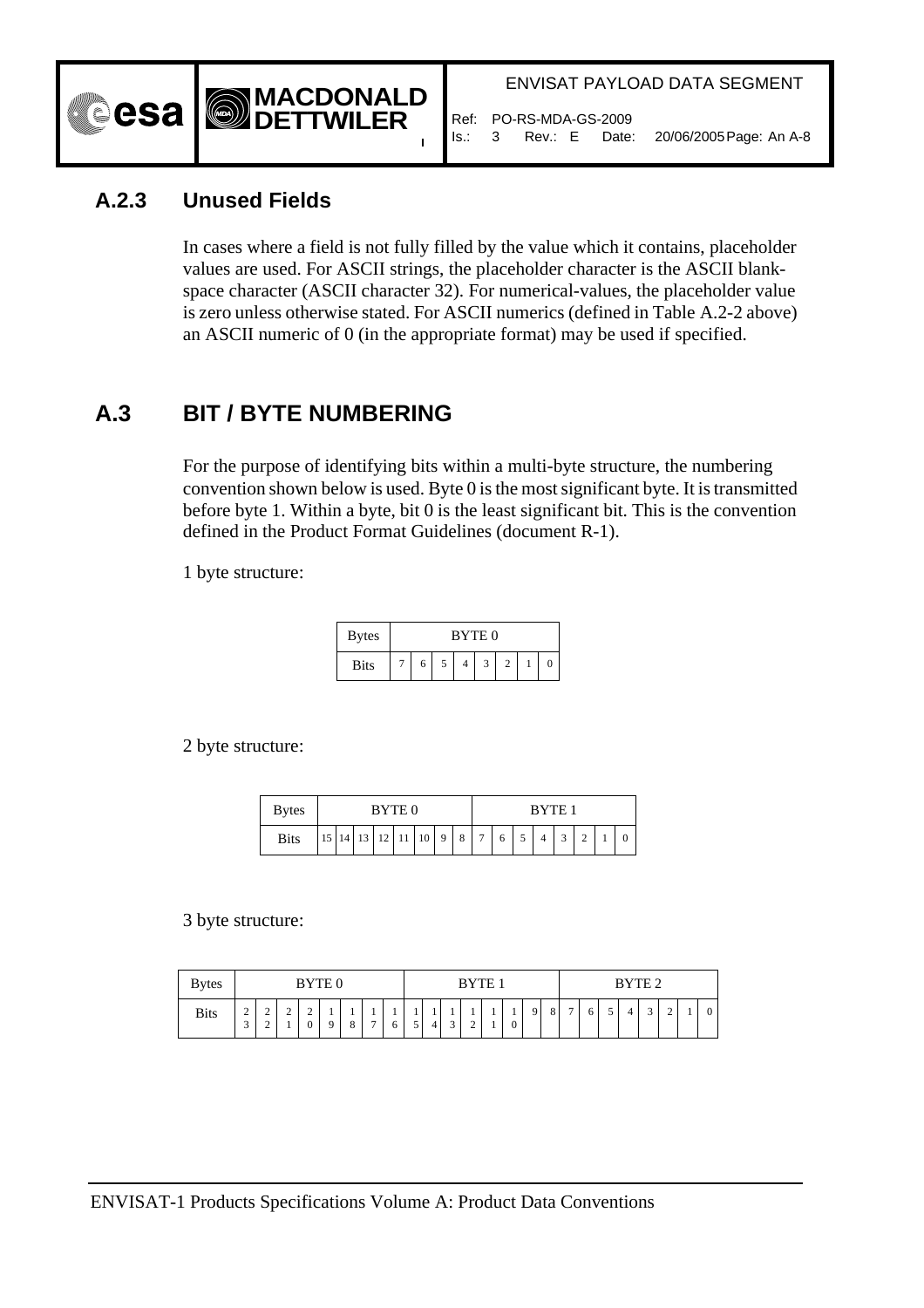

4 byte structure:

**MACDONALD DETTWILER**

| <b>Bytes</b> | BYTE <sub>0</sub> |                               |                         |                         |                     | <b>BYTE</b>      |                                         |                                         |                            |                  | <b>BYTE</b> |                      |          |              |        | BYTE <sub>3</sub> |                                                 |   |            |                    |  |   |    |   |        |   |   |  |            |             |  |   |
|--------------|-------------------|-------------------------------|-------------------------|-------------------------|---------------------|------------------|-----------------------------------------|-----------------------------------------|----------------------------|------------------|-------------|----------------------|----------|--------------|--------|-------------------|-------------------------------------------------|---|------------|--------------------|--|---|----|---|--------|---|---|--|------------|-------------|--|---|
| <b>Bits</b>  |                   | $\sim$<br>◡<br>$\overline{0}$ | $\sim$<br>∼<br>$\Omega$ | $\sim$<br>∼<br>$\Omega$ | ∼<br>$\overline{ }$ | $\sim$<br>∠<br>6 | $\sim$<br>$\overline{\phantom{a}}$<br>٠ | $\sim$<br>$\overline{\phantom{a}}$<br>4 | $\sim$<br>~<br>$\sim$<br>v | $\sim$<br>∸<br>∸ | $\sim$<br>- | ∸<br>$\sqrt{2}$<br>v | $\Omega$ | $\circ$<br>ŏ | $\sim$ | 6                 | $\overline{ }$<br>$\overline{\phantom{0}}$<br>◡ | 4 | $\sim$<br> | $\sim$<br><u>_</u> |  | v | ΩI | 8 | $\sim$ | 6 | ◡ |  | $\sim$<br> | $\sim$<br>∼ |  | v |

 $\blacksquare$ 

### **A.4 TIME**

Within the PDS time is used with an accuracy of 1 microsecond, expressed as:

**• UTC** (Universal Time Coordinate) almost equivalent to GMT (Greenwich Meridian Time) presented as a string of 27 significant characters with the format:

DD-MMM-YYYYØhh:mm:ss.tttttt

| where       |                      |                 |                                                               |
|-------------|----------------------|-----------------|---------------------------------------------------------------|
| DD          | $\ddot{\cdot}$       | day             | [131]                                                         |
| <b>MMM</b>  | $\ddot{\cdot}$       | month           | [JAN, FEB,NOV, DEC]                                           |
| <b>YYYY</b> | $\ddot{\cdot}$       | year            | [19502050]                                                    |
| Ø           | $\ddot{\phantom{a}}$ | blank character |                                                               |
| hh          | $\ddot{\cdot}$       | hour            | [0023]                                                        |
| mm          |                      | minutes         | [0059]                                                        |
| <b>SS</b>   | $\ddot{\cdot}$       | second          | [0059]                                                        |
| tttttt      | $\ddot{\cdot}$       | $\mu$ s         | $[000000000999999]$ may be blanked by spaces if<br>irrelevant |

e.g., December 29, 1999 at 10:00 is coded as

29-DEC-1999 10:00:00.000000 or 29-DEC-1999 10:00:00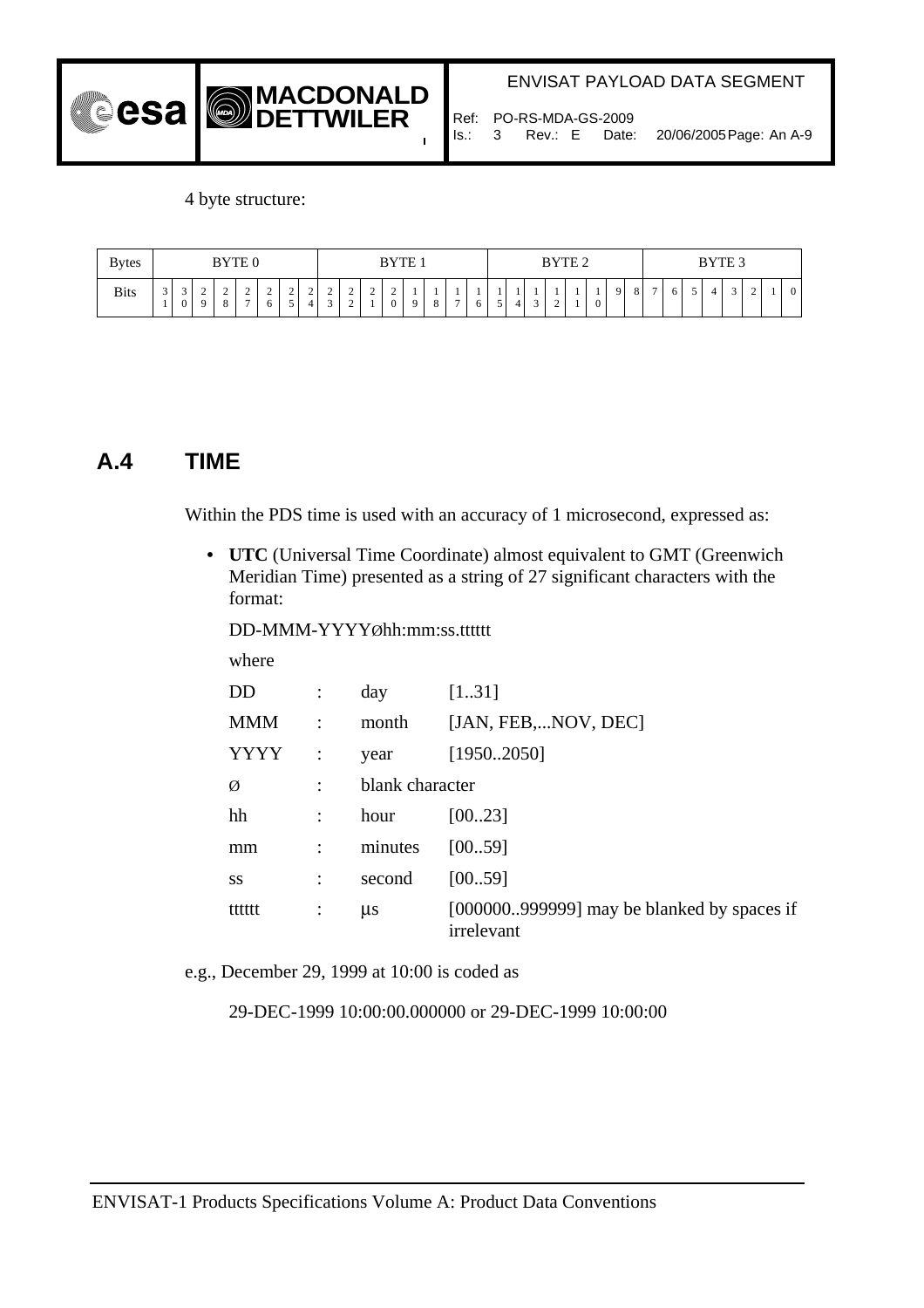

**• MJD 2000** (Modified Julian Day 2000) is the decimal number of day since January 1, 2000 at 00:00 hours. It is represented by 3 long integers (4 bytes each, 12 bytes total) as follows:

| N             | <b>Description</b>                                                                                                            | <b>Units</b> | <b>Byte</b><br>Length | Data<br><b>Type</b> | Dim |
|---------------|-------------------------------------------------------------------------------------------------------------------------------|--------------|-----------------------|---------------------|-----|
| 1             | Number of days elapsed since the 1st of<br>January 2000 at 0:0 hour. It may be negative,<br>and is thus a signed long integer | days         | 4                     | sl                  |     |
| 2             | Number of seconds elapsed since the beginning<br>of that day                                                                  | s            | 4                     | ul                  |     |
| $\mathcal{F}$ | Number of microseconds elapsed since the last<br>second                                                                       | $\mu$ s      | 4                     | ul                  |     |
| TOTAL         |                                                                                                                               |              | 12                    |                     |     |

**Table A.4-1** MJD format

e.g., December 29, 1999 at 10:00 is coded as

 $\{-3, 36000, 0\}$ 

As a general rule, UTC time format is used in the MPH and SPH, while MJD format will be used when time stamps are required for DSRs within a DS.

# **A.5 GEOLOCATION INFORMATION**

The WGS84 co-ordinate system is used for all latitude/longitude geolocation. The system is described in detail in Document R-20.

Geolocation information is expressed within ENVISAT products using the following convention:

latitude: 4 byte signed long integer units  $= 10^{-6}$  degrees positive north  $(-90)$  = south pole,  $+90$  = north pole)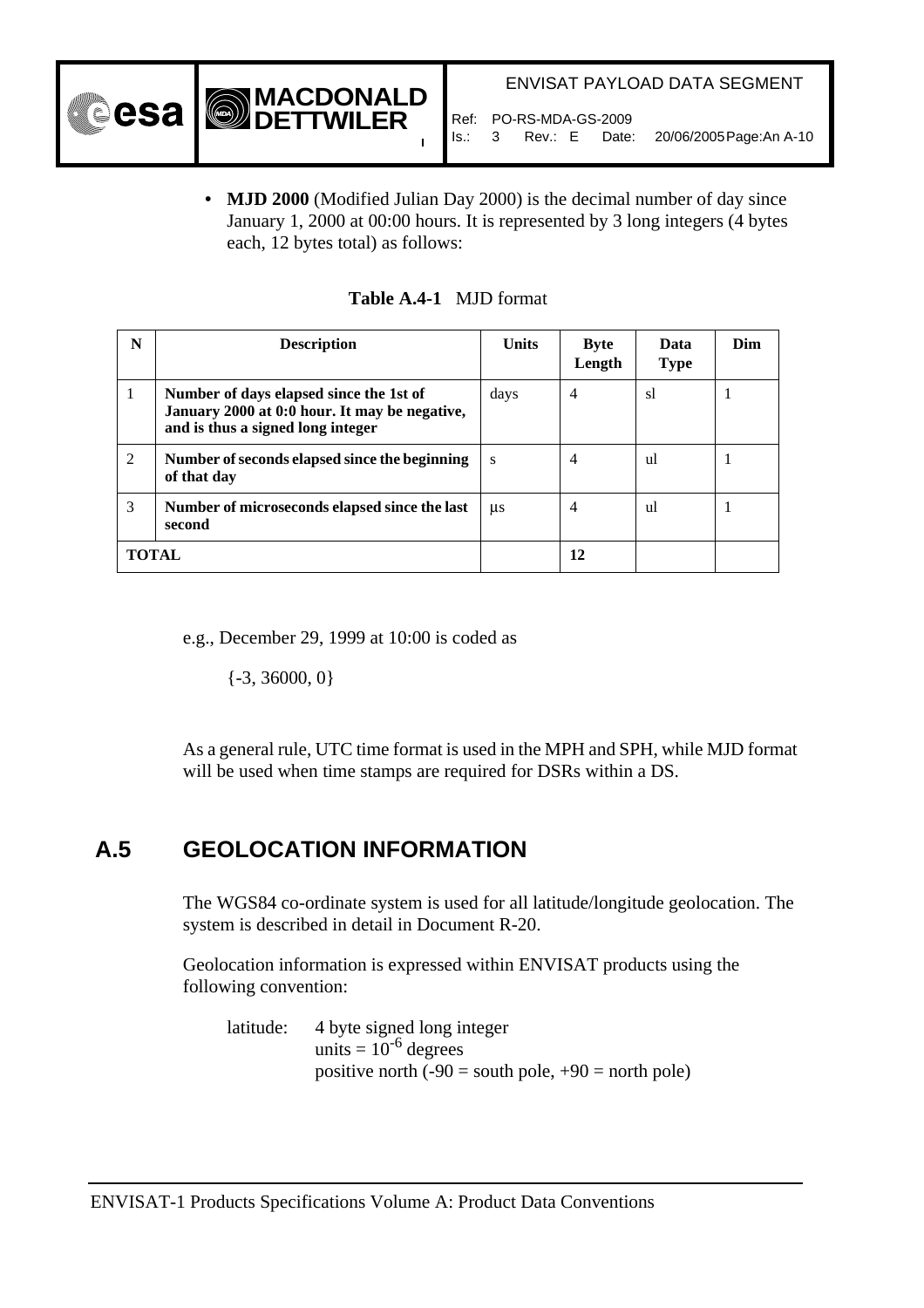

*MDA*



Ref: PO-RS-MDA-GS-2009 Is.: 3 Rev.: E Date: 20/06/2005Page:An A-11

longitude: 4 byte signed long integer units  $= 10^{-6}$  degrees positive east,  $0 =$  Greenwich meridian, range:  $[-180, 180)$  i.e., west direction includes -180, east does not include +180

Latitude is always listed prior to longitude.

**MACDONALD DETTWILER**

## **A.6 BUFR AND GRIB FORMAT**

The Binary Universal Form for the Representation of meteorological data (BUFR) is a bit-oriented data exchange format used in meteorology. It is not supported within the ENVISAT PDS but ENVISAT products may be converted to this format outside the PDS. The format is described in Document R-21.

GRIB is the GRIdded Binary form for meteorological data representation. It is not supported within the ENVISAT PDS, but auxiliary data accepted into the PDS from the ECMWF may be in this format. The format is described in Documents R-28 and R-29.

### **A.7 SIZES**

All sizes provided in this document follow the following convention:

- 1 kilobyte =  $1x10^3$  bytes = 1 kB or 1 kByte
- 1 megabyte =  $1x10^6$  bytes = 1 MB or 1 MByte

### **A.8 ALIGNMENT IN STRUCTURES FOR THE IBM SP2**

All sizes listed in the Product Specifications assume byte aligned structures. However, the IBM SP2 aligns structures in memory according to the table below.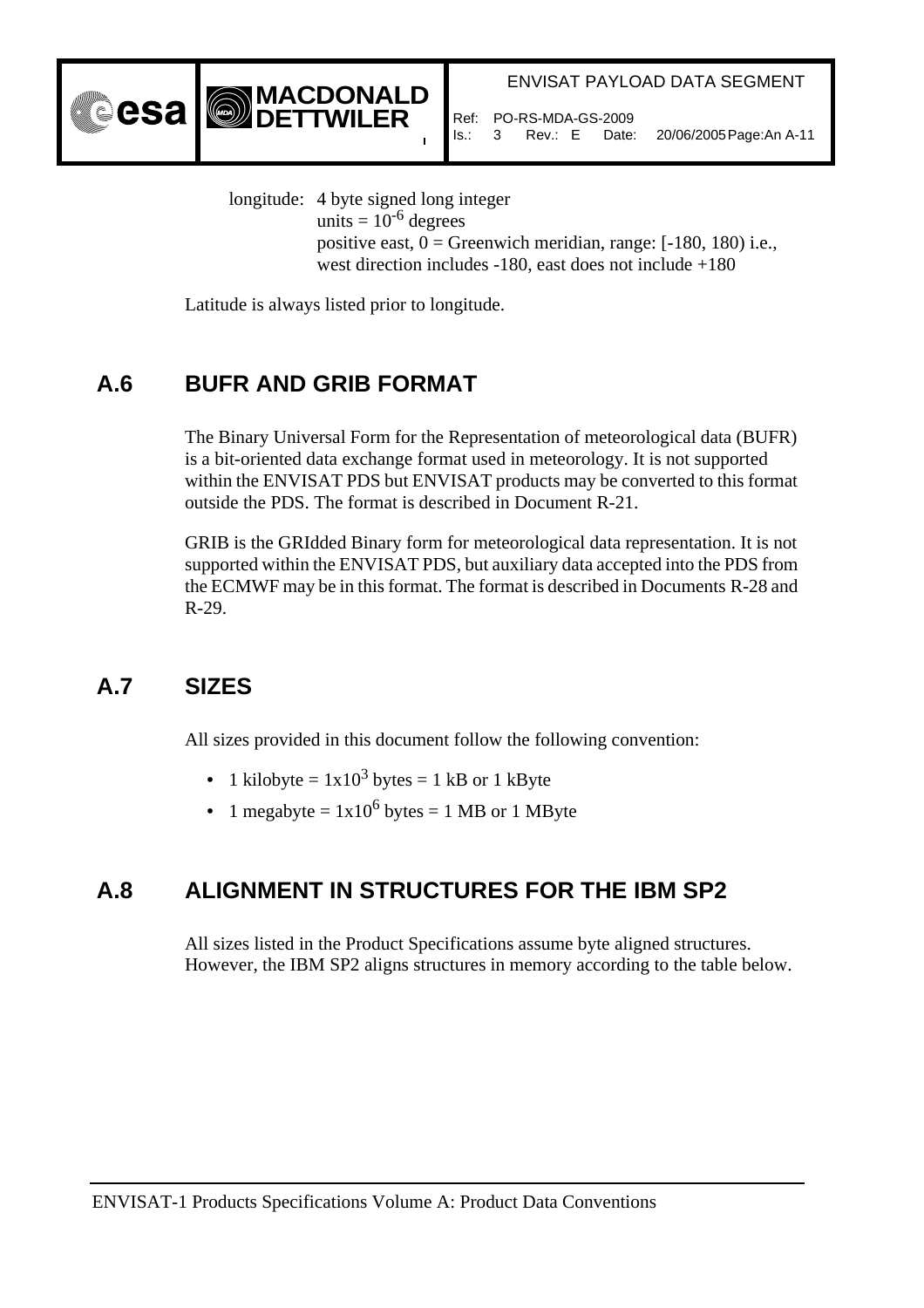

| <b>Type</b>                                              | <b>Alignment of Member</b>                                         | Size (Bytes)                |
|----------------------------------------------------------|--------------------------------------------------------------------|-----------------------------|
| char                                                     | byte aligned                                                       |                             |
| short                                                    | 2-byte aligned                                                     | $\mathcal{D}_{\mathcal{L}}$ |
| (long) int                                               | 4-byte aligned                                                     | 4                           |
| long long int                                            | 8-byte aligned                                                     | 8                           |
| pointer                                                  | 4-byte aligned                                                     | 4                           |
| float                                                    | 4-byte aligned                                                     | 4                           |
| double                                                   | 8-byte aligned if<br>-qalign=natural.<br>Otherwise, word aligned.  | 8                           |
| long double with<br>-qlongdouble or<br>-qldb1128 option. | 16-byte aligned if<br>-qalign=natural.<br>Otherwise, word aligned. | 16                          |

| Table A.8-1 Type Size and Alignment for the RISC System/6000 |
|--------------------------------------------------------------|
|                                                              |

This means that if data is stored as *structures*, the sizes listed in the Product Specifications may not correspond exactly to the size of memory the IBM SP2 allocates to store them.

For example, suppose an ADSR consisted of 5 characters followed by a float:

e.g., unsigned char data1[5]; float data2;

**MACDONALD DETTWILER**

Since a float is 4 bytes and a char is 1 byte, the size of this data would be listed as 9 bytes.

However, suppose this data was declared as a structure (as in the DDT):

e.g., struct st { unsigned char data1[5];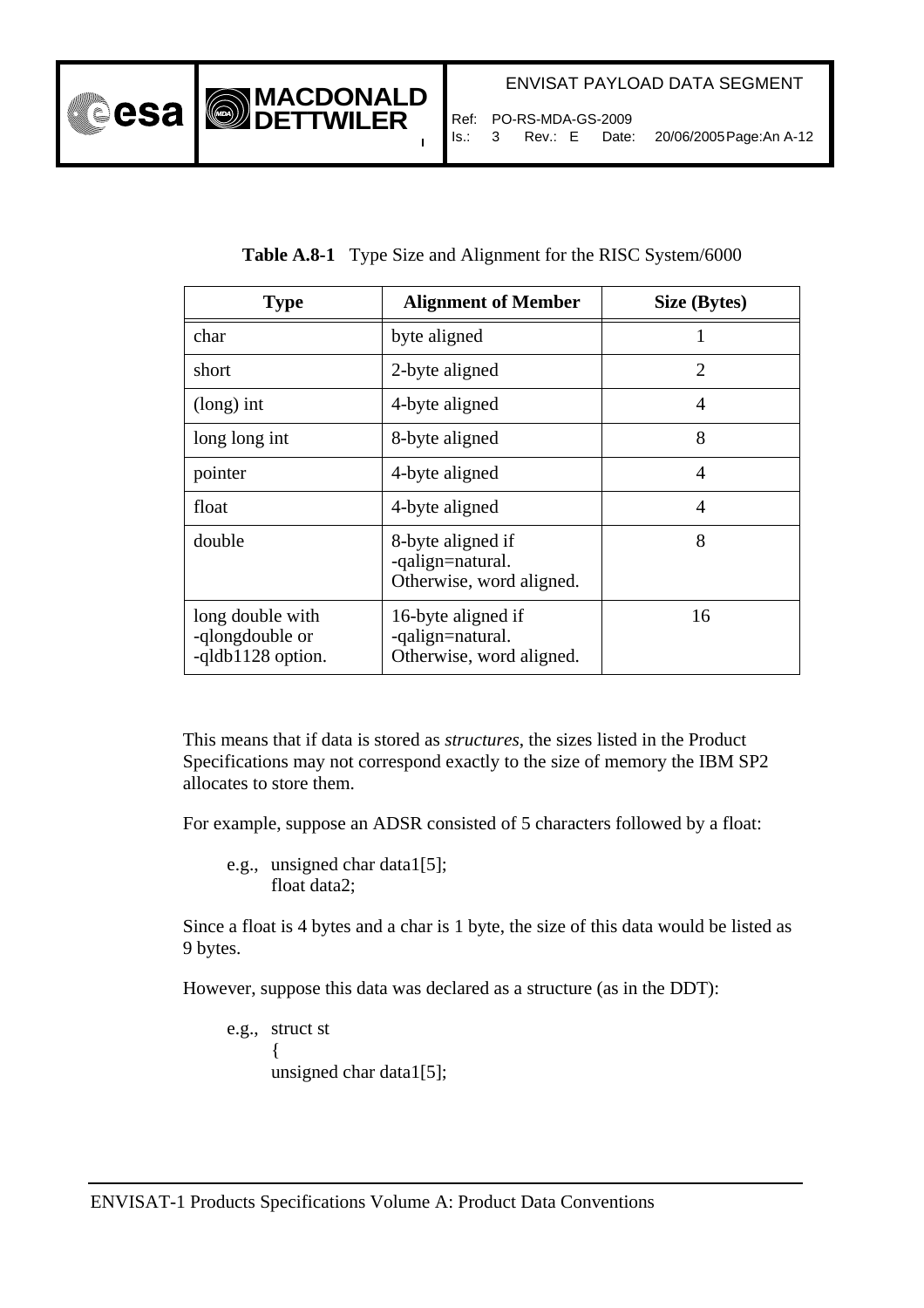



```
float data2;
};
```
According to Table A.8-1, the IBM will only store a float in memory beginning on a 4-byte boundary. Therefore, it will add 3 bytes of padding to the unsigned character array before storing the float. Thus, the actual size of the structure in memory becomes 5 bytes + 3 bytes padding + 4 byte float = 12 bytes.

Obviously, this padding is not desirable as it tends to bloat the size of products and causes the byte alignment to differ from that of the Product Specifications. *Output products must have the same size and alignment as specified within this document.*

There are two possible solutions to this problem:

- 1. The IBM C++ compiler has a flag which can be set to force the use of byte aligned structures.
- 2. Elements of a structure may be copied individually to ensure proper alignment and size of data members.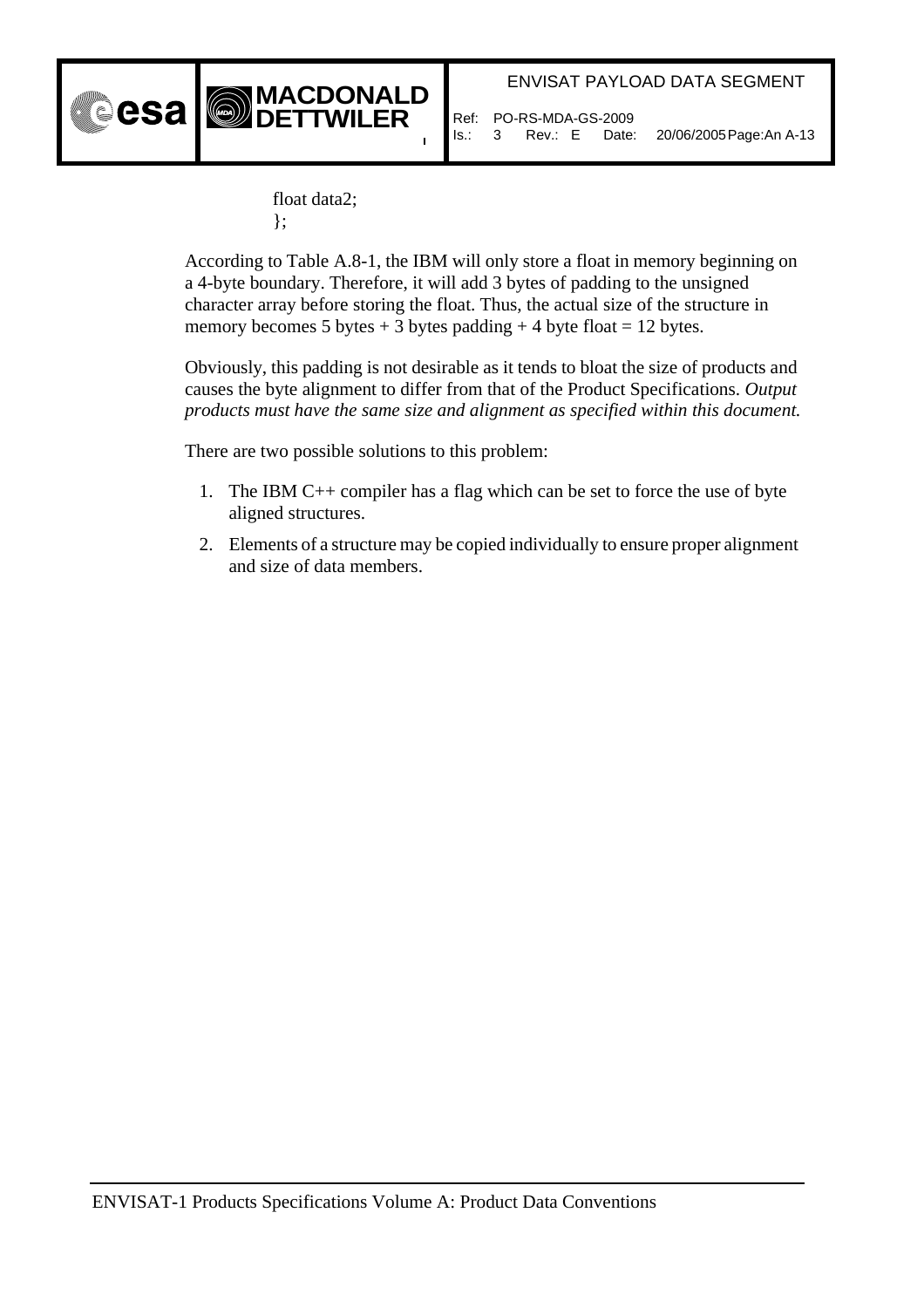

 $\mathbf{I}$ 

#### ENVISAT PAYLOAD DATA SEGMENT

Ref: PO-RS-MDA-GS-2009 Is.: 3 Rev.: E Date: 20/06/2005Page:An A-14